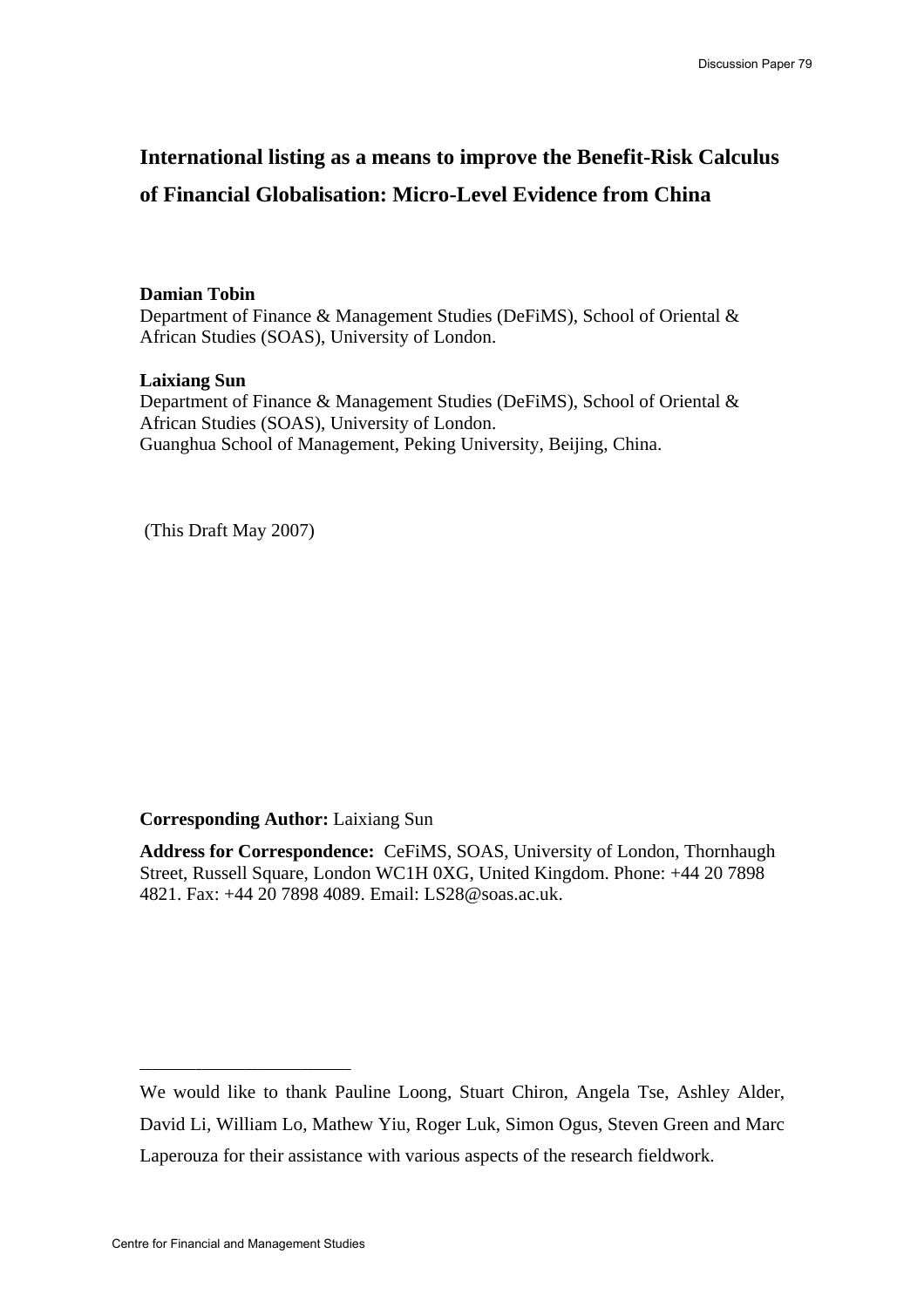# **International listing as a means to improve the Benefit-Risk Calculus of Financial Globalisation: Micro-Level Evidence from China**

#### **Abstract**

This paper proposes a micro-level framework to account for how firms in developing economies overcome domestic institutional constraints. It illustrates that the mechanisms enabling those firms to benefit from financial globalisation are more complex than the "direct" financial channels outlined in the neo-classical approach. China provides an important example in this context, as its capital market liberalisation has been limited and neither the legal nor financial system is well developed. Yet micro-level evidence from China's internationally listed enterprises indicates that innovative firms can overcome institutional thresholds, secure access to international capital, and benefit and learn from international capital markets. This can in turn induce market-level improvements through regulatory competition and demands for a more standardised system of economic regulation.

**Key Words:** International listing, globalization, regulatory competition, corporate governance, East Asia, China.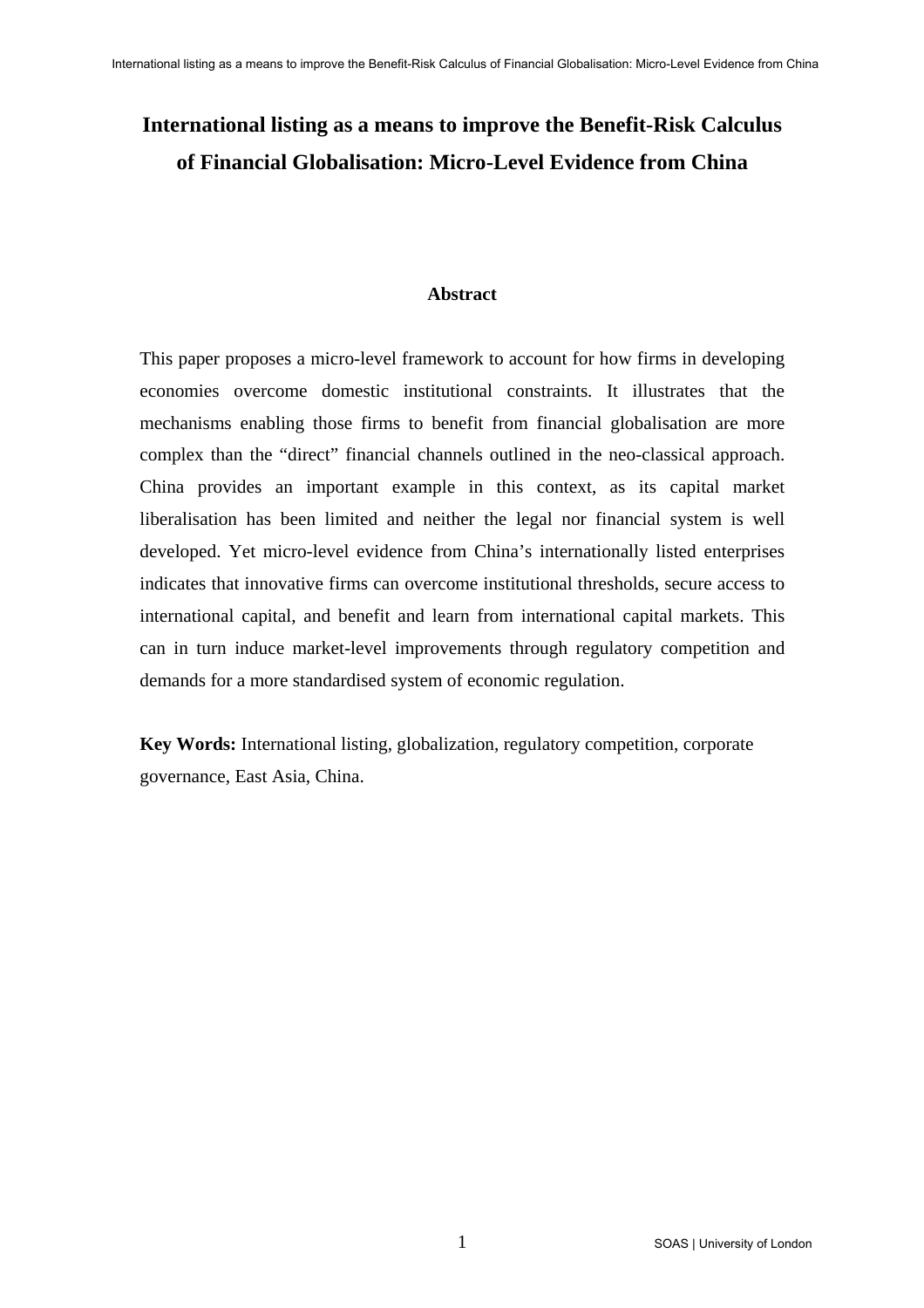Discussion Paper 79

#### **1. Introduction**

The question of how developing economies can improve the benefits derived from financial globalisation has dominated recent discourses on global integration. The standard neo-classical approach argues that long-term financial flows from capital rich to capital poor countries generate welfare gains for both sets of countries. However these "direct" benefits have proved difficult to quantify and a recent revision has argued that countries first need to reach a threshold of institutional development before they can hope to benefit from financial globalisation (Kose *et al*, 2006; Prasad *et al*, 2003). Similarly, the literature on corporate governance has mainly focused on the relationship between corporate governance and institutions, and in particular on how the quality of legal institutions determines the system of governance (La Porta *et al*, 1998, 2000). It suggests that in order to facilitate capital market development, emerging economies should converge towards governance systems that offer strong legal protection for investors. Yet, in developing economies, the institutions that underpin capital market development are either absent or at an early stage of development. China is a case in point. Its recent economic growth has been achieved in the absence of well-developed law and financial system. The puzzle is further deepened by the history of financial development, which shows that *laissez faire* was more the exception than the norm (Supple, 1976). This paper draws on the historical evolution of the Anglo-American system of corporate governance and micro level evidence from China's large state enterprises, to examine how developing economies can improve the benefits from financial globalisation, when the institutional thresholds deemed necessary for convergence are not met.

Distinguishing itself from macro-level analyses of financial globalisation, this paper focuses on the micro-level innovations that enable firms in developing economies to overcome institutional constraints to better governance practices, increasing their benefits from financial globalisation. It explores how firms can use international listing to bond themselves to better governance practices, thereby enabling them to successfully access international financial markets. Drawing on both the experiences of China's internationally listed enterprises that have implicitly used financial globalisation to access international finance, and the evolution of the Anglo American system of corporate governance, it argues that the mechanisms that enable firms in developing economies to benefit from financial globalisation are not necessarily the "direct" channels outlined in the neo-classical approach. It follows that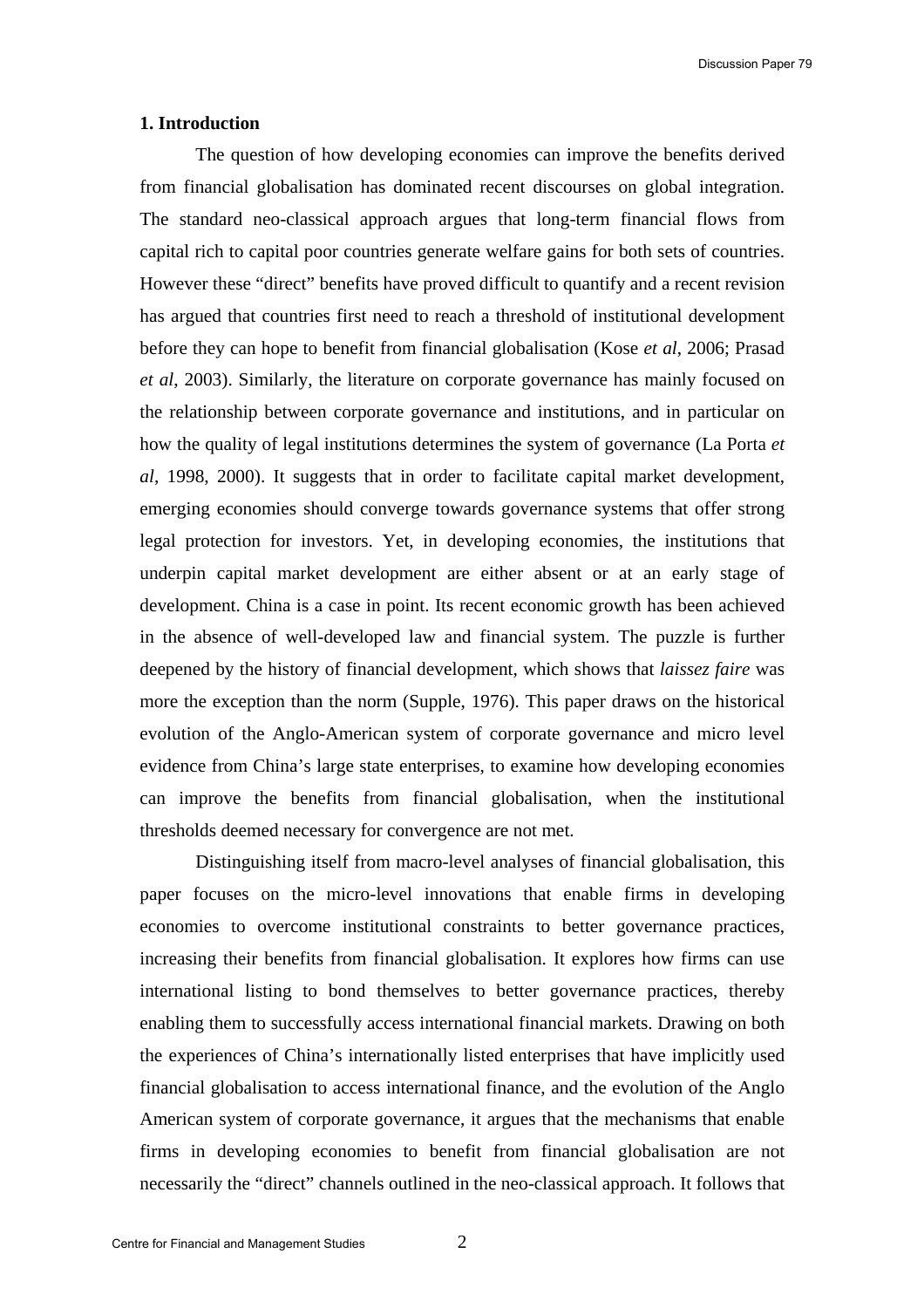the long term benefits may not be easily captured empricially in the direct financial benefits, but rather the less obvious "collateral" benefits.

Often viewed as relics of central planning, China's state enterprises are somewhat unlikely beneficiaries of financial globalisation. Many operate in near monopoly conditions and retain strong ties to the state bureaucracy. Capital controls insulate domestic stock markets from the volatility often associated with international capital flows. These protections, along with a shortage of alternative investment channels and the novelty of share ownership, have meant that domestic share valuations remain high by international standards, and firms face a high opportunity cost in seeking finance on international capital markets.<sup>[1](#page-27-0)</sup> Yet, an increasing number of state enterprises have used international listing as a mechanism to access international capital markets. This has allowed them to draw not just on international finance, but also to learn from and integrate international best practices. The result is a type of globalisation in reverse. Firms benefit from the oversight of international capital markets, even though the capital controls and other barriers that shield domestic markets from the direct effects of financial globalisation remain in place.

The paper takes a political-economy perspective by examining the variety of ways in which firms can use international listings as a means to increase benefits and reduce risk in the process of financial globalisation. First, the theoretical framework outlined in section two describes how historically; weak legal and regulatory institutions did not necessarily impede the emergence of financial markets. Integrating the micro level into the traditional financial globalisation framework allows the identification of the significant firm-level efforts to overcome these obstacles. Applying this framework, section three uses firm level case studies, which illustrate the firm level restructuring, monitoring and learning induced by international capital markets. Section 4 outlines how micro-level improvements have induced market-level reform through regulatory competition and a more standardised system of regulation.

#### **2. Theoretical Framework**

The literatures on globalisation and corporate governance raise an interesting question, namely how, if at all, do developing countries benefit from financial globalisation? China provides an important example in this context, as equity market liberalisation has been limited and capital account transactions are tightly controlled. Although there is little doubt that China has benefited from international trade, its

3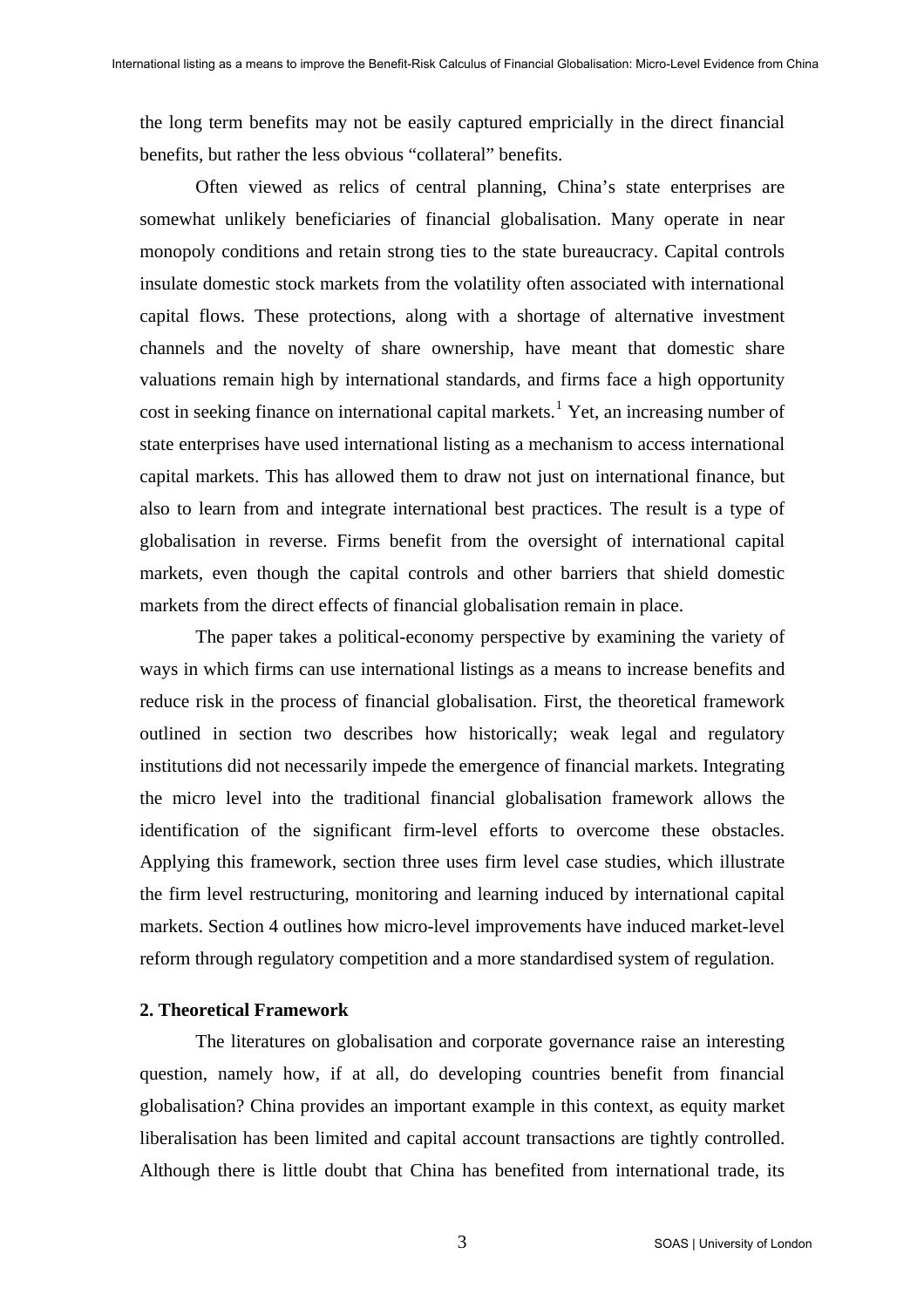Discussion Paper 79

growth does not necessarily fit with standard theory (Allen *at al*, 2005). China's industrial capacity and economic growth were achieved behind high barriers (Wade, 2004). Much of the reductions in poverty occurred during agricultural decollectivisation, rather than during the subsequent trade-opening phase (Ravallion, 2006). The Asian Financial Crisis illustrated the vulnerability of China to financial crashes and the fragility of China's financial institutions (Nolan, [2](#page-27-1)004).<sup>2</sup> In addition, political liberalisation in favour of democracy and the rule of law has been limited, and the one party monopoly still dominates (Li, 1998). It would therefore be natural to assume that China does not meet the institutional thresholds deemed necessary to benefit from financial globalisation. Yet, studies of China's internationally listed enterprises, regarded as China's leading corporations, suggest that it is not a necessary condition to reach the institutional thresholds in order to benefit from the international capital markets (e.g. Sun and Tobin, 2005). Case studies by Nolan (2001) suggest that although China's large enterprises still lag their international counterparts in terms of managerial competencies, they are actively engaging in, and adapting to international product markets. The following section outlines the limitations of the macro perspective for China. Secondly, a historical perspective on the evolution of the Anglo-American system of governance suggests that some answers to the question of how developing economies use financial globalisation can be found by examining micro-level innovations.

#### *Macro Level Perspectives*

The persistent efforts to address the puzzle of how developing economies benefit from financial globalisation have led to a revised analytical framework that analyses the "traditional" or direct benefits alongside the "collateral" or indirect benefits (Kose *et al*, 2006; Mishkin 2006) (see Figure 1). The revised framework acknowledges the relevance of traditional direct benefits, but in the absence of conclusive empirical evidence also argues that financial globalisation can act as a catalyst for certain collateral or indirect benefits (Kose et al, 2006). The indirect benefits of globalisation include financial market development, institutional development, better governance practices and macroeconomic discipline. Attaining these benefits is however conditional on countries reaching a series of thresholds in financial development, institutional quality and governance standards. Moreover

4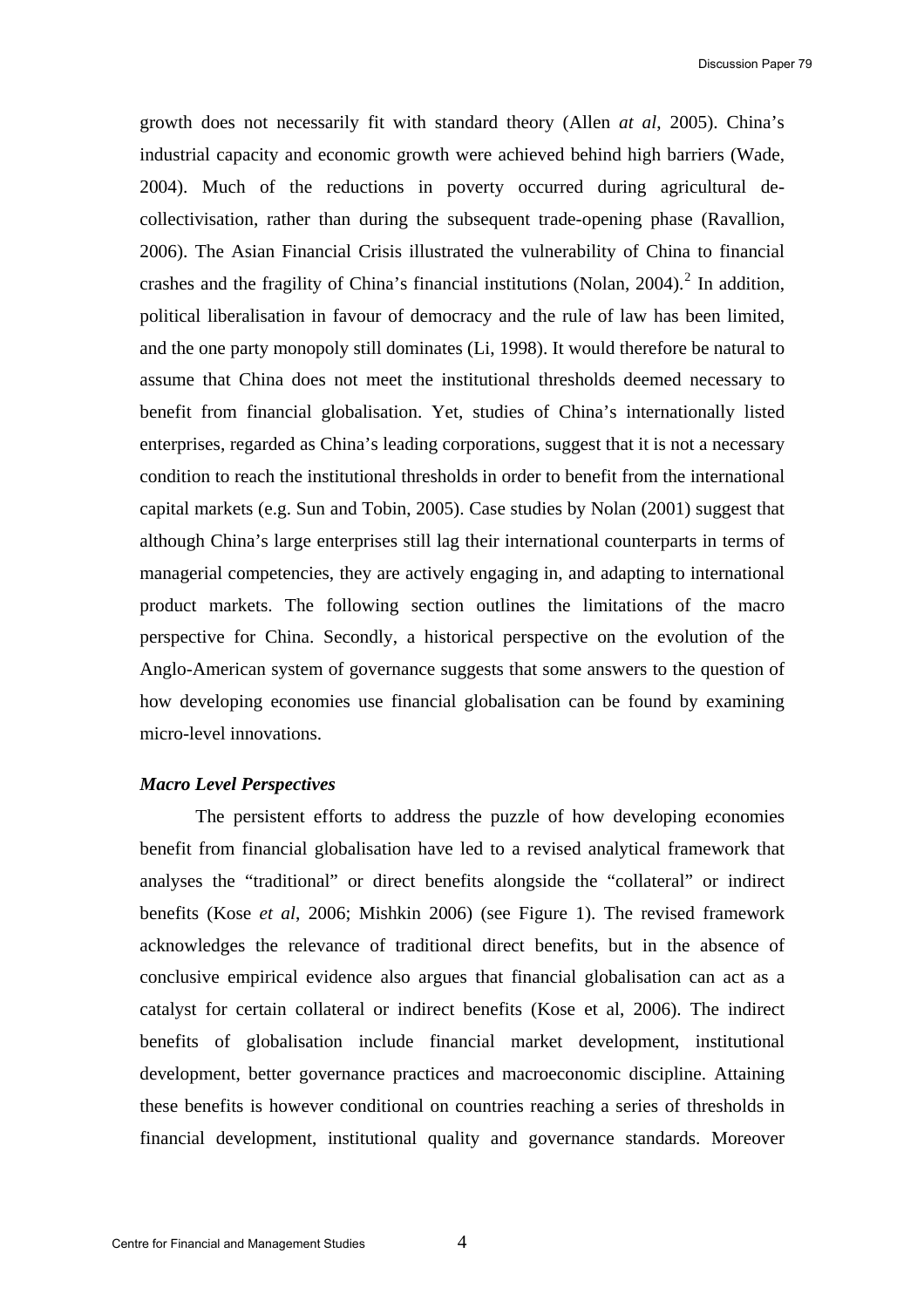"collateral" benefits often occur over the long-term and are not so easily captured empirically by standard models of financial development.

## (*Figure 1*)

For developing economies a difficulty with this approach is that attaining these thresholds involved a process of institutional evolution that took richer countries many decades, if not centuries to achieve. One of the most pressing problems facing developing economies is that of institution building (Kirkpatrick and Parker, 2004). Stiglitz (2000) points out that achieving financial market stability, even for a large developed economy, poses a significant challenge. For developing economies the challenge is magnified as the forces that tend to promote governance convergence, including the presence of institutional investors, internationalisation of markets, and competitive incentives, are largely absent.<sup>[3](#page-27-1)</sup> Even if a country succeeds in transplanting the developed market institutions, it would still have to deal with such obstacles as informational asymmetries and lack of enforcement experience (Pistor, 2000; Pistor and Xu, 2005). Moreover the experiences of development indicate that the institutions developed in richer countries do not always translate well to poorer countries; instead good institutions need to be home grown (Mishkin, 2006).

#### *A Historical Perspective on Financial Globalisation*

Although China's recent economic growth is often viewed as unique, the economic logic underpinning such policies as international listing is not that unlike the institutional innovations that underpinned the evolution of the Anglo-American system of governance. Although the neo-classical approach to development suggests that countries should engage in capital account liberalisation in order to benefit from globalisation, a second approach suggests that economic development and growth are often achieved through unorthodox institutional innovations that depart from the standard rulebook (Rodrik, 2001). A relevant example is the emergence of the Anglo-American system of corporate governance. The US corporate system, often regarded today as the guardian of small investors, developed under a protectionist trade policy. The historical evolution of the Anglo-American system casts doubt upon the thesis that the US corporate form, with its strong managers and dispersed shareholders is a "path dependent" political artefact (Cheffins, 2000).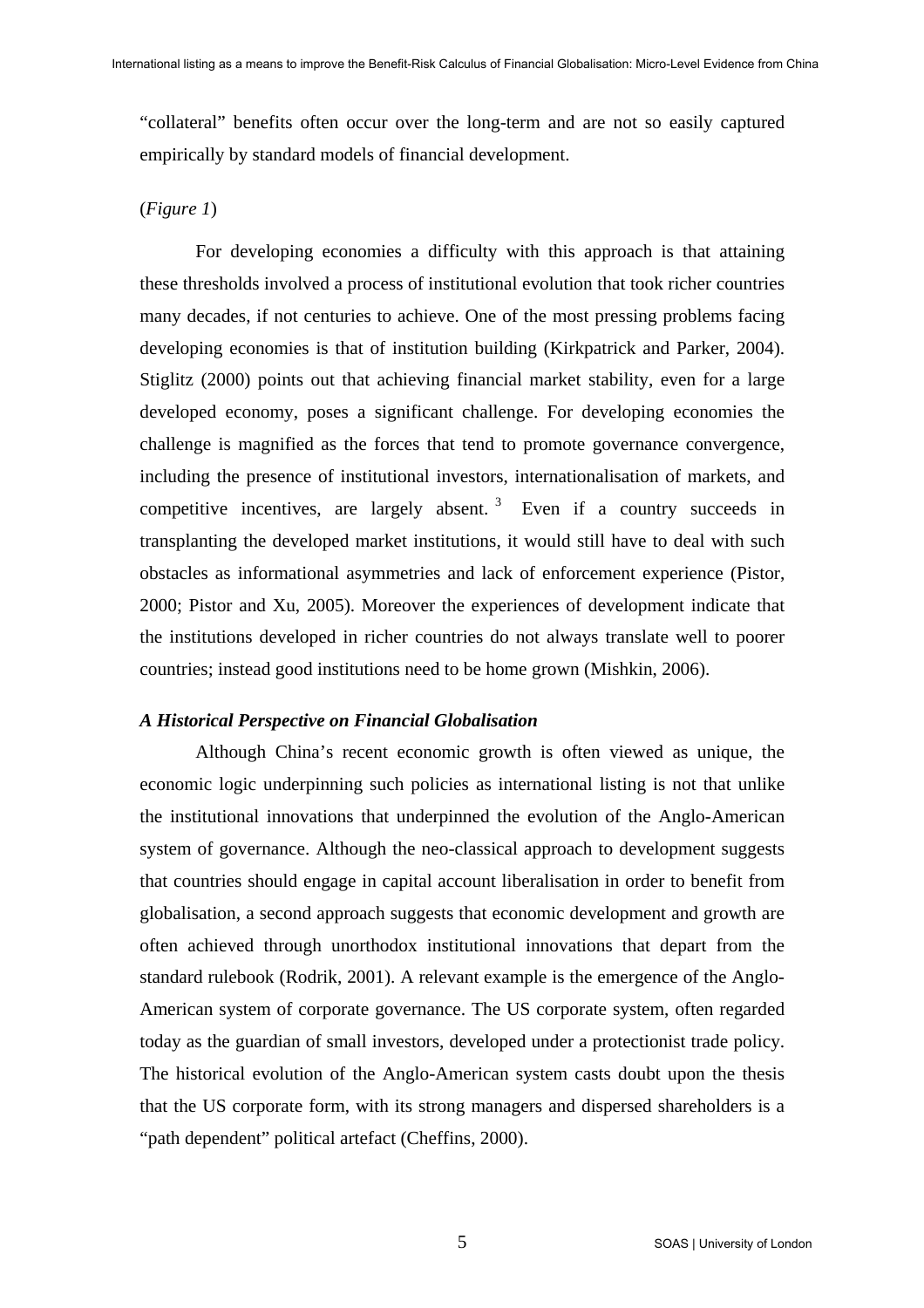Mishkin (2006) dates the first age of financial globalisation to the late  $19<sup>th</sup>$ century. True, the  $19<sup>th</sup>$  century witnessed the emergence of London as a preferred market for securities, and it attracted international listings from the US and France (Michie, 1987). However economic history indicates that large economies benefited from the so-called "collateral" effects of globalisation long before this. From the  $17<sup>th</sup>$ century onwards, financial globalisation aided the development of what is now regarded as the Anglo-American system of best corporate practice. At various stages in their history both the UK and US used micro-level innovations to become leading centres of international finance. These included borrowing international financial techniques and firm-level self-regulation.

The emergence of London as an international centre of finance came about through a combination of borrowed financial techniques, self-regulatory actions based on regime stability, and institutional development. London was not always the dominant financial centre of Europe. At the end of the 1600s, Amsterdam dominated Europe's financial market. It had already developed large markets in securities, commodities and foreign exchange, and its stock market was the busiest and most technologically advanced in the world (Schubert, 1988). Schubert (1988) identifies three significant innovations central to the emergence of London as a major financial centre. The first concerns the taking control by parliament, of funding the national debt. This improved the standing of England as a borrower.<sup>[4](#page-27-1)</sup> The national debt enabled parliament to borrow from the public pool of savings, but it also bound investors in national debt to the stability of the regime (Hoppit, 1986). The second concerns the importation of Dutch techniques of finance by William III. The techniques used by William to raise credit were in fact very similar to those he had employed in the Netherlands, the difference being the location (Neal, 1987). To aid him in his purpose, William brought with him numerous advisors "who were eager to apply in a relatively backward England, the financial techniques and institutions that had been developed over the past century in Amsterdam" (Neal, 1987: 98). The third concerns the founding of the Bank of England in 1694, which provided the London market with a credible and stable source of credit. These modernisations "gave London the opportunity to develop into a major financial centre on a par with Amsterdam (Schubert, 1988: 300).

An important difference between London and New York at the end of the 19<sup>th</sup> century was the level of investor confidence. What London had, New York lacked.

6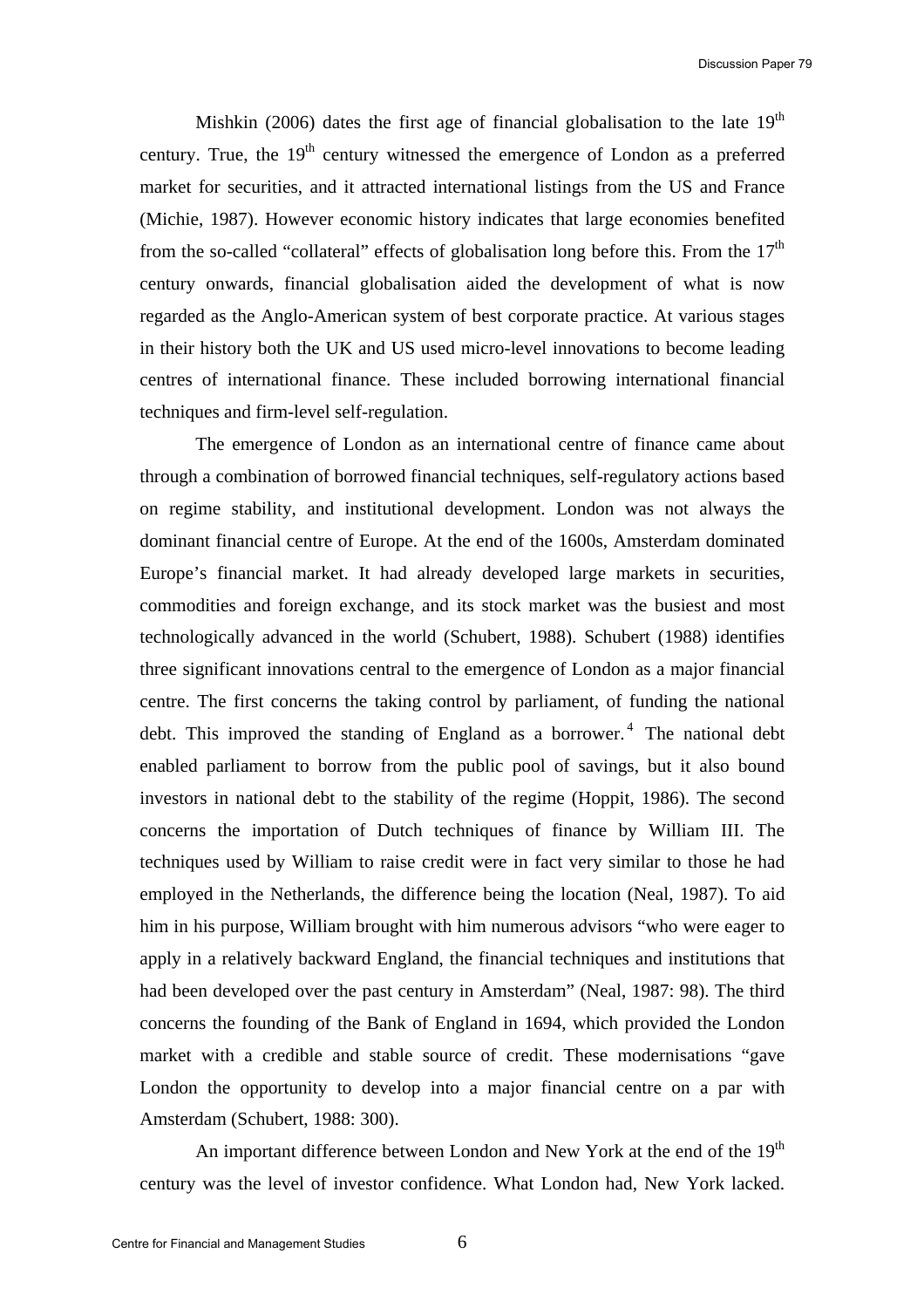The New York Stock Exchange (NYSE) was located far from the wealthy European investors. In addition such practices as price manipulation by controlling shareholders, judicial corruption, asset stripping, and arbitrary regulatory enforcement were rife in America's securities markets in the late  $19<sup>th</sup>$  century.<sup>[5](#page-27-1)</sup> Seligman (1983) notes the prevalence of "watered stock" during the period between 1897 and 1910, where 79 cases in all were identified. Despite these problems European investors were quite willing to purchase the stocks of US companies, particularly railways that were listed on such major international markets as London, Paris or Amsterdam.<sup>[6](#page-27-1)</sup> For these companies the combination of efficiency and liquidity made an international listing in London particularly attractive.

Given the success of international listings, the question faced by US stock exchanges was how to give investors confidence in domestic markets? Two innovations were crucial to this. The first was the use of financial intermediaries. From the mid-1800s, US investment banks played an important intermediary function between American companies and European investors. J.P. Morgan, an American investment banker, found that in poorly organised US markets, substantial profits could be made by securing finance for well-known domestic companies (Davis, 1966). Investment banks took seats on the boards of these companies. The presence of a reputable investment bank as an intermediary resolved the information and incentive problems faced by foreign investors (Ramirez, 1995). Having a representative of J.P. Morgan sitting on the board of directors, added approximately thirty percent to the value of the company's ordinary stock (De Long, 1991). The attraction of substantial external finance and higher stock valuations meant that it was in the interests of firms to form close ties with investment banks.

A second important innovation was the self-regulatory role adopted by the NYSE. At the end of the  $19<sup>th</sup>$  century the NYSE was not even the main stock market in the US. The first canal companies tended to raise finance in their own states. The capital demands of the railroads changed this. Private railroad operators were the first companies to raise capital outside of their own states (Chandler, 1977). This worked to the advantage of New York. Railway bond issuers gravitated towards New York from the 1850s, because it was the only financial centre that could supply the scale of finance necessary.<sup>[7](#page-27-1)</sup> What distinguished the NYSE was how it competed for business. Unlike other exchanges, it did not attempt to compete for business based on low commissions. Instead it competed on quality. "From well before 1900, the NYSE saw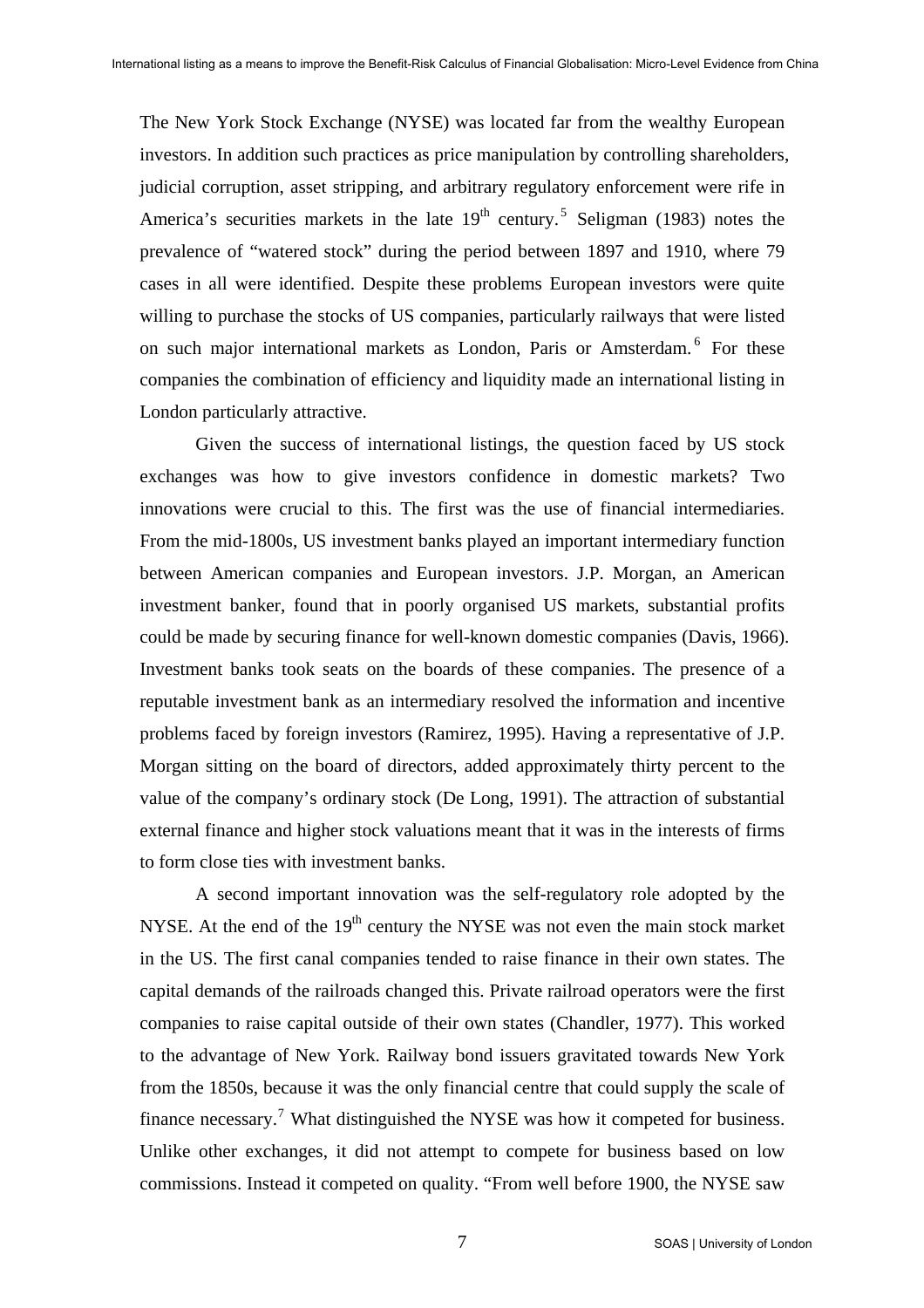itself as the guardian of the financial quality of the issuers listed on it" (Coffee, 2001:37). The proactive self-regulatory approach adopted by the NYSE allowed it to distinguish itself from its competitors through what Coffee (2002) refers to as regulatory competition. Long before the Securities Acts of 1933 and the introduction of mandatory disclosure in 1934, the NYSE already had in place a strict set of listing requirements. Later this became evident in its preference for low risk companies, and its decision, albeit reluctantly, to refuse to list non-voting shares in the 1920s.

#### *A Firm-Level Perspective of Financial Globalisation*

Economic history and recent development in China suggest that focusing on innovations that affect the firm level can contribute to our understanding of financial globalisation. One explanation for the difficulties of empirical studies on financial liberalisation is the inadequacy of the macro-lens (Ravallion, 2006). In practice financial development not only occurs over a long time period, but in many cases stems from micro-level innovations (Glaeser et al, 2004). Coffee (2001) has cast doubt on the direction of the causation between legal systems and corporate governance that underpins much of the law and finance literature. Others such as Clay and Wright (2005) have demonstrated the ability of agents to organise economic activity in the absence of legal protections.

Accounting for the historical evolution of the Anglo American system of governance and recent preferences for international listing in China, our approach suggests that much can be learnt about financial globalisation by focusing on the firm level. This is confirmed by studies of corporate governance practices across developing economies, which reveal a large variation in governance standards, which cannot necessarily be explained by the quality and efficiency of a country's legal institutions (Pistor *et al*, 2000; Klapper and Love, 2002; CLSA, 2004). Table 1 reports the relevant findings in CLSA (2004). It shows a significant variation in corporate governance practices, not only across different Asian countries, but also within these countries. Average company scores tend to vary in terms of country scores. Country scores measure such issues as rules and regulations, enforcement, political and regulatory and culture. Company scores also vary considerably in terms of upper and lower quartiles. Developing economies such as the Philippines, India, China and Indonesia show a marked variation between the governance practices of companies in the upper and lower quartiles. In fact the governance practices of top

8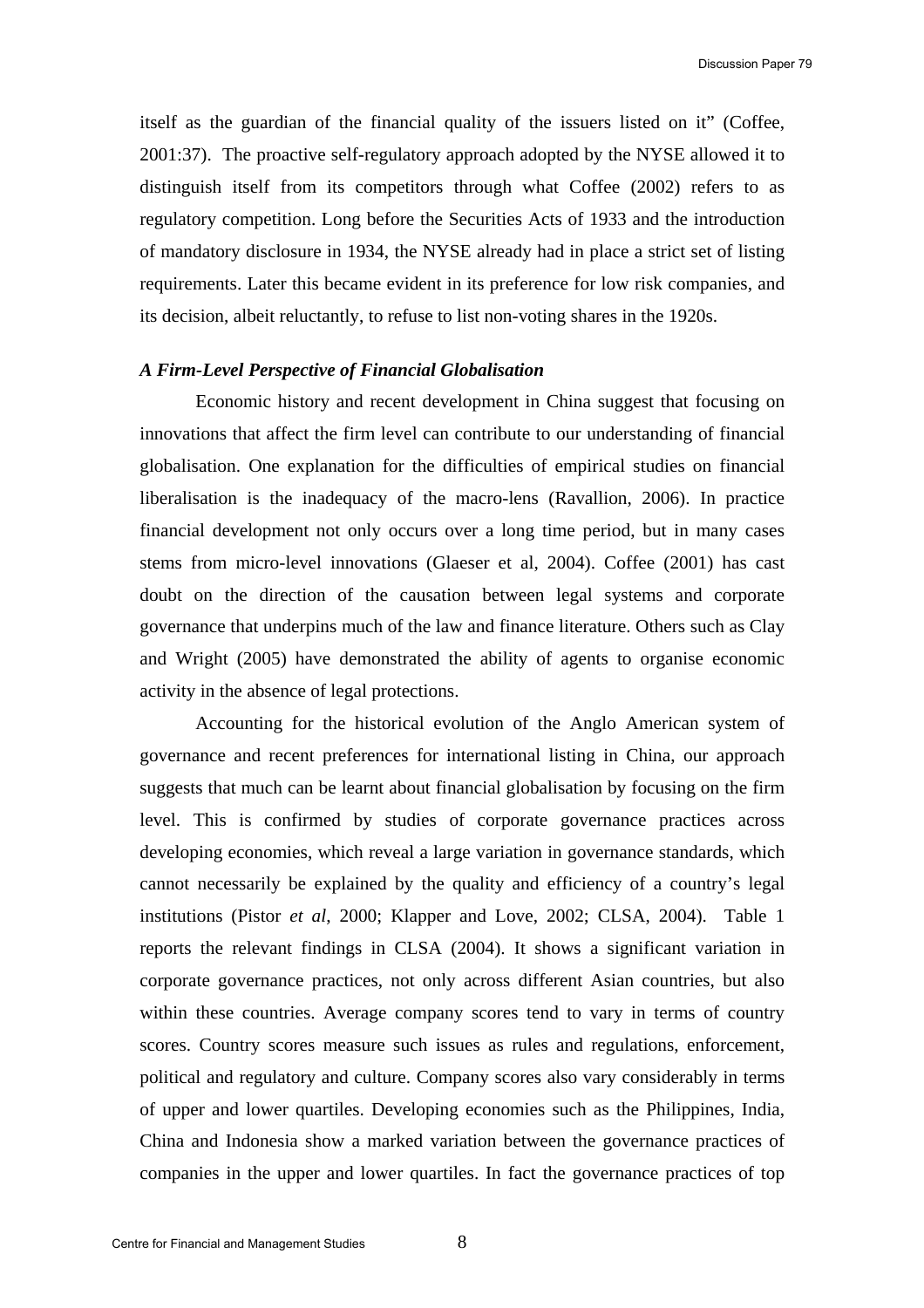quartile companies in these countries are similar to those of the more developed countries in the region. Even in more developed market economies such as Hong Kong and Singapore, there still exists a variation in governance practices although these tend to be lower than in developing economies. This indicates that the relationship between governance institutions and firm-level practice may be less clear-cut than is assumed by legal and political perspectives. In the absence of reaching institutional thresholds, many firms have already achieved the standard of corporate governance that would enable them benefit from financial globalisation.

#### (*Table 1, Figure 2 and Table 2*)

To account for the variations outlined above, the framework outlined by Kose et al (2006) can be further modified by adding a firm level (see figure 2). At the firm level, innovative firms that are willing to bond themselves and commit to higher standards of governance can overcome the barrier of institutional thresholds. By using intermediary mechanisms to by-pass threshold conditions, firms have the potential to benefit from both direct and collateral benefits of globalisation. Direct benefits include finance, the standardisation of property relations and better financial performance. Collateral benefits include regulatory competition, improved disclosure and transparency, better long-term access to capital and technology, organisational learning, and knowledge assimilation.

Whereas the orthodox approach views improvements as immediate once the threshold conditions are met, the micro level approach views such improvements as a consequence of longer-term commitments to better practices. There is certain inevitability in the orthodox approach, as good institutions lead to better performance with little said about how good institutions are developed. From the micro perspective, the intuition is that better institutions will follow micro-level innovations. Overtime, collateral benefits should spill over into the domestic economy thereby influencing the development of domestic institutions, driving further reform over the long term. For example, international listings should lead to the transfer of better business practices to the domestic economy and induce regulatory competition between stock markets. This incremental view of financial globalisation is more consistent with the historical perspective on financial development, which suggests that legal and political institutions tended to confirm what had already been decided in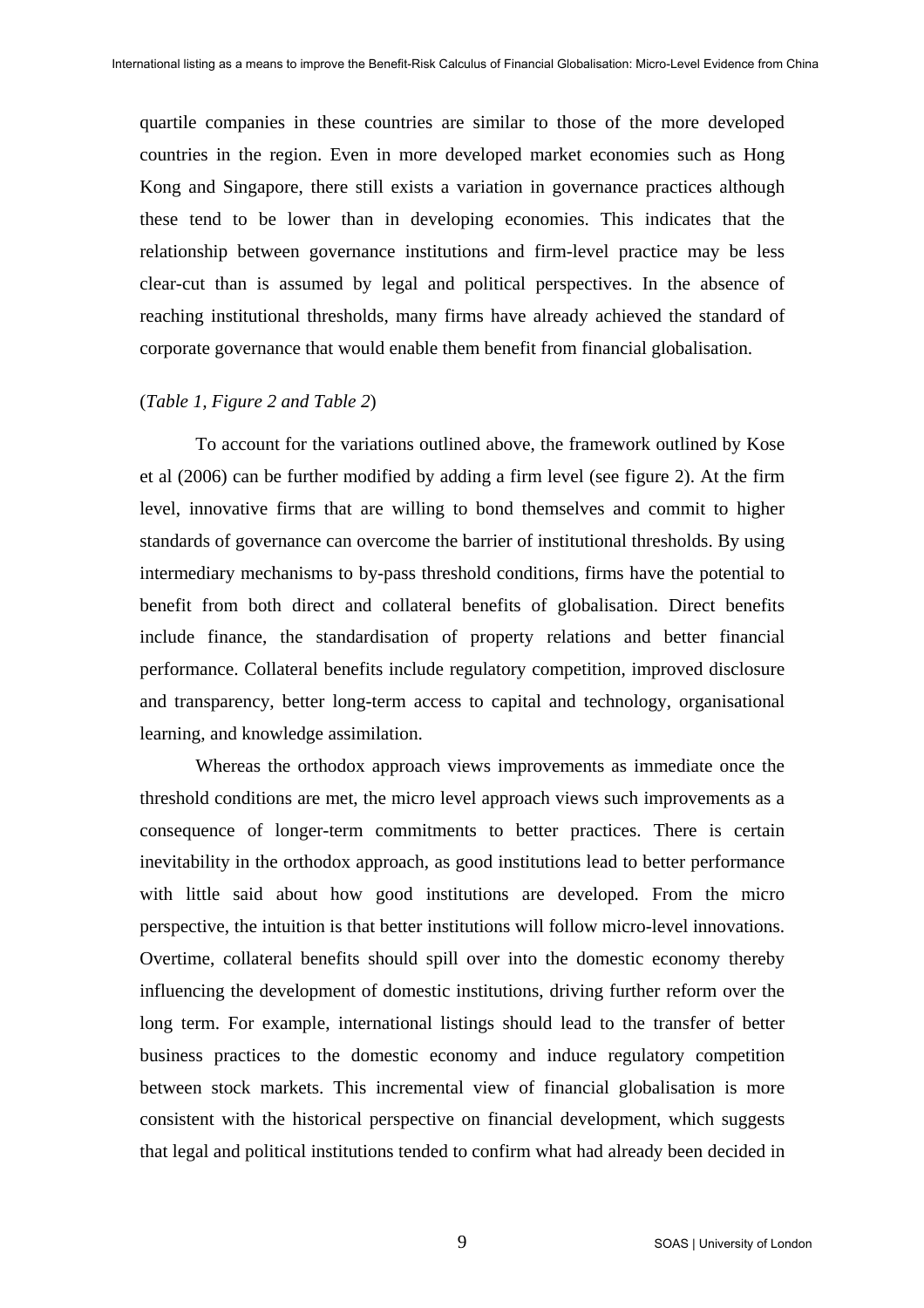the market place. $8$  Compared to the neo-classical approach, the benefits of financial globalisation are achieved in reverse, and over a longer time period.

#### *Financial Globalisation in China's Large SOEs*

The histories of financial development in the US and UK underscore the importance of incremental innovations at the firm and institutional level. These facilitated the borrowing of international financial techniques, the raising of large amounts of capital and ultimately led to the formation of the Anglo-American system of corporate governance. In a similar manner, China's large enterprises have attempted to overcome weak domestic institutional structures by drawing on international capital markets, particularly Hong Kong (Table 2). Between 1993 and 2005, some 76 Chinese state enterprises listed foreign or H-shares on Hong Kong's stock exchange. Other state enterprises incorporated subsidiaries in Hong Kong and were listed as "red chips". The first group of state enterprises listing overseas in the early 1990s did so at a crucial time. China had no securities law, the CSRC was barely in existence and the central government was the only authority that could sanction international listings. Although Hong Kong represented the major destination for Chinese listings, the global appeal of international listing is illustrated in statistics from the Hong Kong Securities and Futures Commission, which show that between July to November 2005, 32 mainland enterprises (H-shares and red-chips) were simultaneously traded in Hong Kong, the US and UK. $<sup>9</sup>$  $<sup>9</sup>$  $<sup>9</sup>$  For these companies, 79</sup> percent of the total trading value took place in Hong Kong, with 7.5 percent and 14 percent taking place in the UK and US respectively, further underscoring the importance of the Hong Kong market as a destination of choice for Chinese listings.

The attractiveness of the Hong Kong market is underpinned by strong practical benefits. Schenk (2007) points out the long history of financial relations between Hong Kong and the Mainland. These relations predated the foundation of the PRC and survived the nationalisation of China's financial system during the 1950s and the radical Cultural Revolution of 1966-76. For the Mainland, Hong Kong offers access not just to finance and a wider investor base, but also the opportunity to integrate better corporate governance standards and gain greater international visibility. For Chinese firms, Hong Kong's position as a centre of world finance and its proximity and affinity to the Mainland give it considerable competitive advantages over competing stock exchanges in London and New York. Hong Kong's non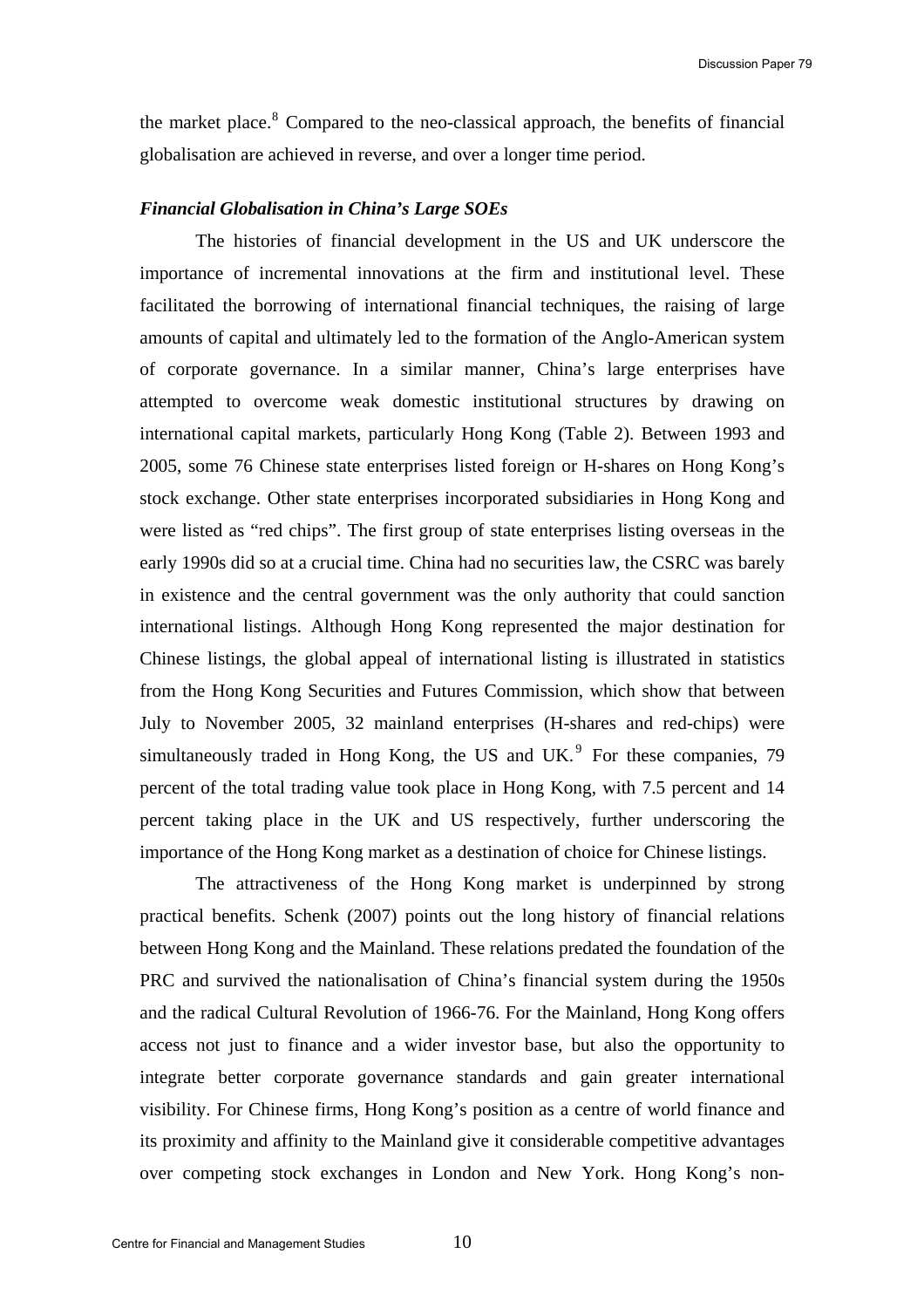prudential regulatory approach is arguably much more conducive to Mainland enterprises, than the more arduous prudential supervision of the New York market. Nevertheless, just in the same manner that leading US firms gravitated towards more developed capital markets and bound themselves to high standards of governance at the end of the  $19<sup>th</sup>$  century, leading Chinese firms have shown a remarkable willingness to list on the Hong Kong market and comply with the high standards demanded. This is consistent with the findings of Pagano *et al* (2002) who show that firms from countries with weaker shareholder protection are more eager in seeking foreign listings.

Just as financial globalisation can create problems for developing countries, it can also create firm-level mismatches. Weak property rights and jurisdictional issues can limit cross-border monitoring by international institutions. The task of protecting shareholder's rights in overseas listed firms that have the bulk of their assets in Mainland China is made more complicated by difficulties in establishing the rights of competing claimants. This is particularly problematic in Mainland subsidiaries where property rights are less well defined.<sup>[10](#page-27-1)</sup> Orders against the reporting of certain cases mitigate the effectiveness of improved disclosure.<sup>[11](#page-27-1)</sup> International Listing also creates specific challenges for bureaucratic styled management. There is an inherent misalignment between the traditional "political skills" of SOE management and the expectations of international investors. Reforms created ambiguities as to how former bureaucrats were to behave under market conditions and how they could be trained to do so (Hsu, 1991). There is also a large political cost to financial globalisation. China's internationally listed enterprises are ultimately subject to the political control of the Chinese Communist Party (CCP). Threats to this control or the revelation of corruption carry an implicit political cost. However, regardless of the costs associated with financial globalisation, the CCP appears to have recognised that at firm level there is little option but to reform.

#### **3. The Firm Level Benefits of International Listing**

One of the most significant aspects of foreign capital is that it carries a much greater obligation to repay. In the Chinese context, although many international listings were capital-raising events, capital was often not the primary concern. Much more important was the range of commitments and opportunities that were attached to international capital. Moreover, focusing on the direct financial benefits does not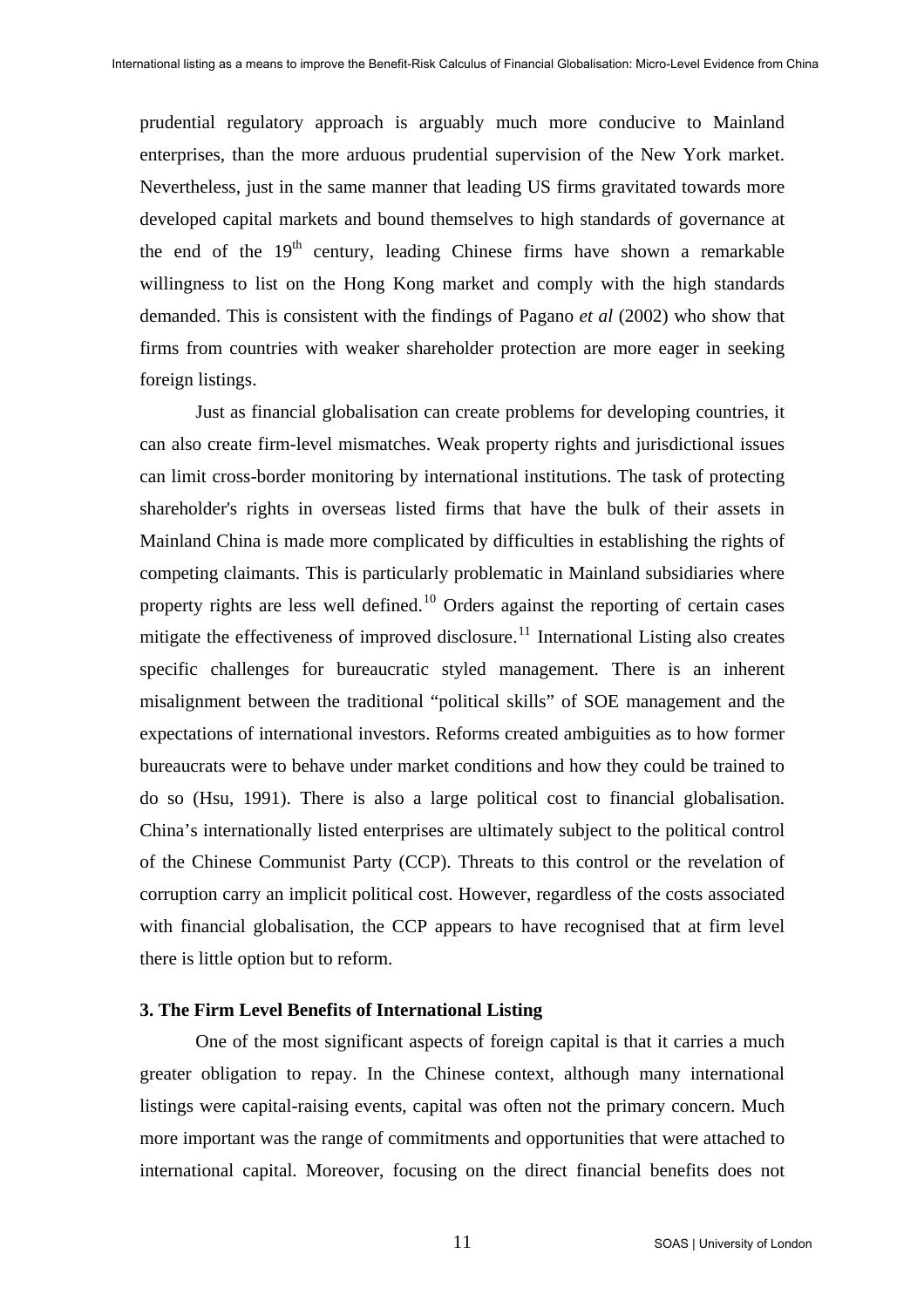conclusively answer the question of why firms access international capital markets. Drawing on the firm-level framework outlined in figure 2, this section explores the micro level and its relationship to financial globalisation. Focusing first on the direct financial benefits, it points out that there is an implicit opportunity cost to using international capital markets. This cost is however mitigated, if not completely diminished, by the improvements in corporate governance, organisational learning, and the knowledge and technological transfers that accompany international listing. To illustrate how this occurs in practice, the paper draws on case studies of firms in three centrally regulated sectors of China's economy: banking, telecommunications and petrochemicals. The enterprises examined include the Bank of China (Hong Kong) (BOC (HK)), which, as the first international listing of a subsidiary of a state-owned commercial bank, represented a pioneering banking reform. In the telecoms sector, the international listings of China Unicom and China Mobile marked a significant departure for what was previously a political and militarily strategic industry. In the petrochemical sector the international listings of Shanghai Petrochemical Company (SPC), one of the first SOEs to list abroad, and its parent Sinopec, represented a major reform for a sector once regarded as a model of Maoist production. As enterprises that previously formed the backbone of central planning, the selected cases were somewhat unlikely participants, let alone beneficiaries of financial globalisation. Yet, in each case international listing was used to achieve outcomes that are typically associated with reaching institutional thresholds of legal and regulatory development.

#### *The Direct Financial Benefits*

The traditional view of globalisation typically emphasises the potential financial benefits for developing economies (Figure 1). While international listing has undoubtedly been successful in terms of the volume of capital raised (Table 2), the overall financial benefits are not conclusive. Enterprises listing in Hong Kong faced a large opportunity cost relative to listing on Mainland stock markets. Better share price performance, higher valuations, and cheaper finance without the transaction costs associated with international listing, could have been achieved using domestic capital markets. Throughout the 1990s and into the early 2000s, the Shanghai stock market outperformed its counterpart in Hong Kong. Enterprises listed on Mainland markets traded at much higher multiples (see Figure 3). In 2000 the Price Earnings ratio for the Shanghai Index stood at 59 times earnings compared to an earnings ratio of nine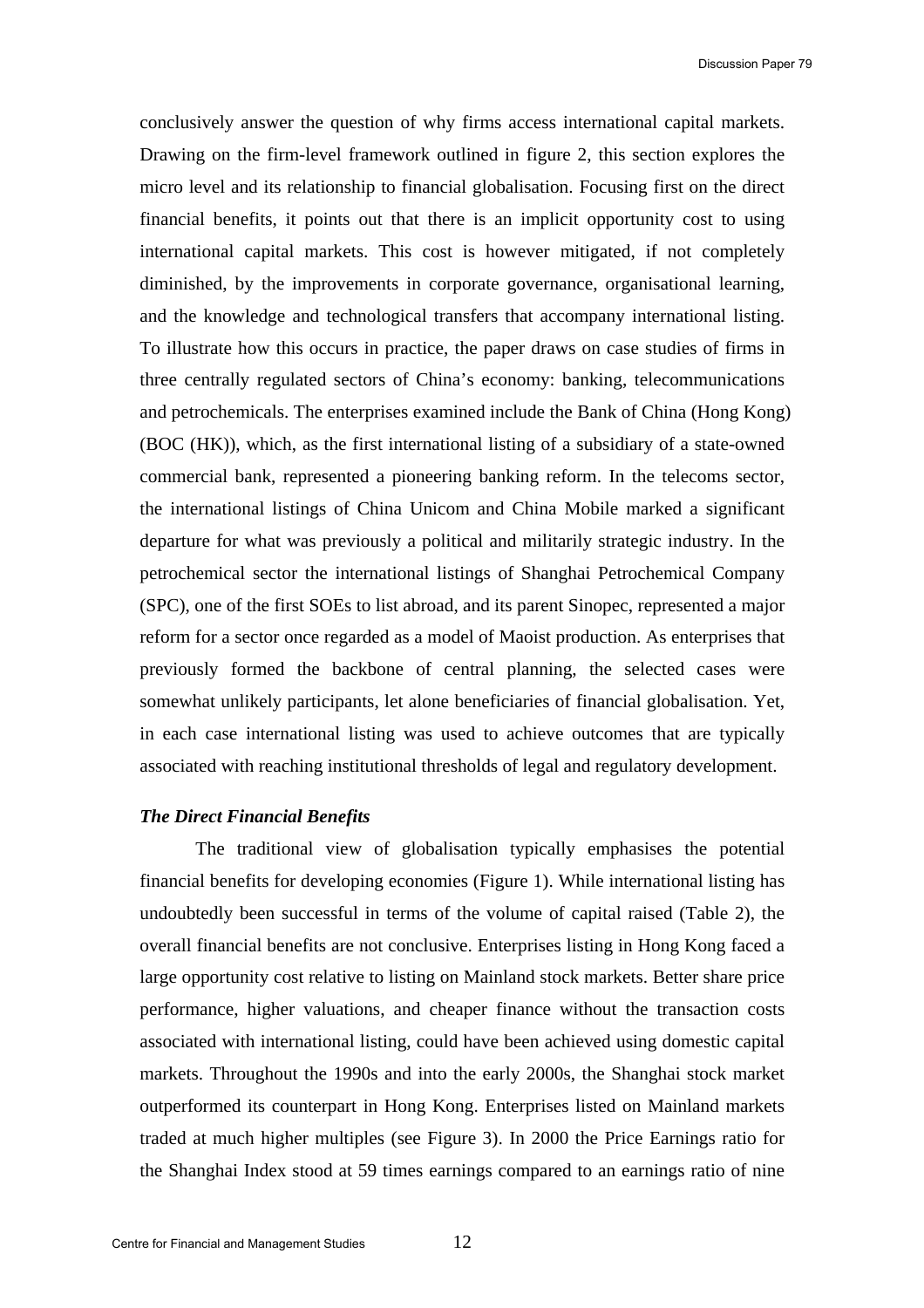times for H-share Index in Hong Kong. "China Enterprises Index" in Figure 3 illustrates how Chinese enterprises listed in Hong Kong were originally valued less than both their Hong Kong and Shanghai counterparts. However their valuations have since converged with the Hong Kong market generally, not least because of their strong role on the Hong Kong market. Similarly, since 2003, an oversupply of poor quality shares on the Shanghai market has seen valuations decline towards Hong Kong levels. Although the opportunity cost of raising finance has declined in recent years, the implication is that the finance motive should not be treated as conclusive.

A second direct effect of financial globalisation is its effect on performance. The intuition underpinning privatisation generally is that the social functions of SOEs are replaced with the objective of profit maximisation (Megginson *et al*, 1994; Boubakri and Cosset, 1998; D'Souza and Megginson, 1999). Domestic Chinese privatisations in China have typically been hampered by the problems of related party transactions and asset stripping (Green, 2004). In theory international listing provides a more credible means of monitoring management (Sun and Tobin, 2005). In practice, the post-privatisation performance of China's internationally listed enterprises suggests few quick benefits from using international capital markets (Table 3). Declining financial performance for all but a few enterprises suggest that the direct benefits of financial globalisation are not immediately obvious. Enterprises appear to have achieved pre IPO improvements induced by restructurings in preparation for international listing. However, similar to other studies on privatisation, in many cases these improvements have hardly been maintained over the longer-term.<sup>[12](#page-27-1)</sup>

#### (*Figure 3 and Table 3*)

#### *International Capital Markets and External Monitoring*

The high opportunity cost of international listing and the limited improvements in financial performance suggest that from the perspective of the firm, the rationales underpinning international listings are more complex than capital-based explanations. This view is confirmed at firm level. For firms, capital markets offered a means of devolving the supervision of enterprise reforms to external institutions. The BOC (HK) cites important business and self-regulatory considerations underpinning the decision to pursue an international flotation.<sup>[13](#page-27-1)</sup> From a business perspective the bank had the objective of transforming a loosely aligned business, consisting of 12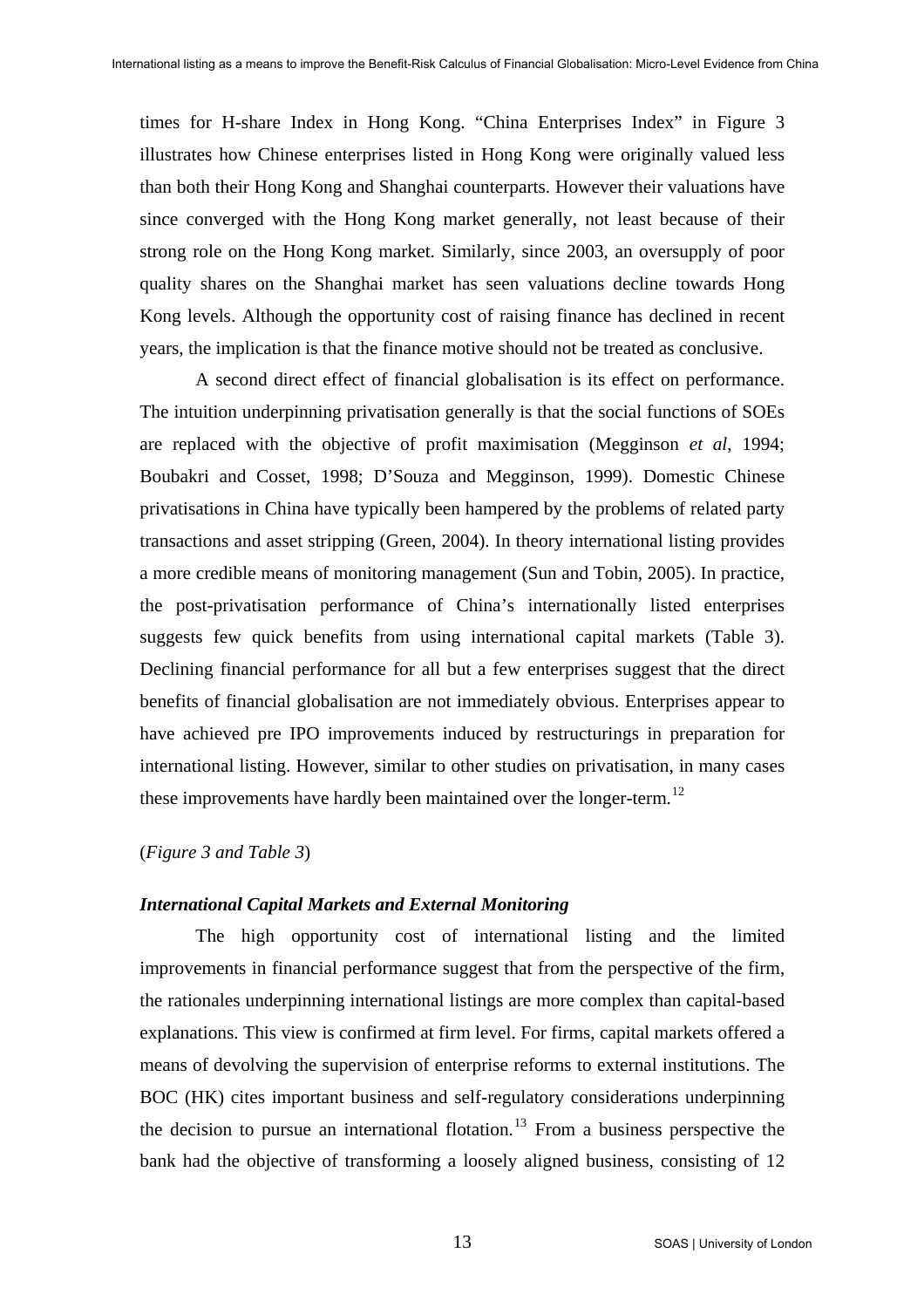separate banks, into a structure that was capable of competing with other Hong Kong banks. A second and arguably more significant reason is that it would force the bank to adopt a more appropriate form of governance by subjecting itself to external market discipline. Inertia and bureaucratic resistance often frustrated previous attempts at reform. With international listing, the pressure comes from an external source. A crucial issue cited by the bank, was that the main emphasis of the IPO was on restructuring rather than raising equity. The bank gained no additional funds from the IPO. Interestingly an executive at the bank noted "when a firm has the maximization of funding as its prime reason for listing, there is an incentive to conceal issues…for the BOC (HK), improving corporate governance was an objective so coming clean was very important."<sup>[14](#page-27-1)</sup> By putting governance reform to the fore of its floatation, the Bank effectively subjected itself to more rigorous disclosure practices.

Similar motivations are evident in the other sectors examined. An executive at Unicom, China's second largest telecoms provider noted "from an overall perspective, (with domestic listing) you would not have incremental value and exposure to standards as with international IPO." [15](#page-27-1) In this regard *international capital markets* are important, not so much for raising capital, but rather the range of other commitments and learning experiences that come with it. A deputy director at Sinopec, China's largest petrochemical refiner summed up the process by noting that while the role of the WTO is to speed up economic reforms, "the purpose of listing is to reform the management of SOEs.''[16](#page-27-1) Prior to listing, production units were simply obliged to report production indices and profits to the state. International listing meant that profits now had to be reported to shareholders. It also came with a commitment to reduce costs and become more transparent. Sinopec committed to cut 100,000 workers from its 510,000 strong workforce and reduce costs by US\$1.6 billion, as well as investing US\$ 120 million on information technology.<sup>[17](#page-27-1)</sup>

The above suggests that international listing formed part of a general longterm reform effort to subject enterprises to international corporate practices. Even before China's enterprises listed on international stock markets, most large international companies already had some sort of business dealings in China. This is important as it indications that the purpose of international listings was to bring China's large enterprises to the attention of the international investment community. Sinopec acknowledged that international listing represented a progression of political efforts to improve SOE performance. "The government wanted its enterprises to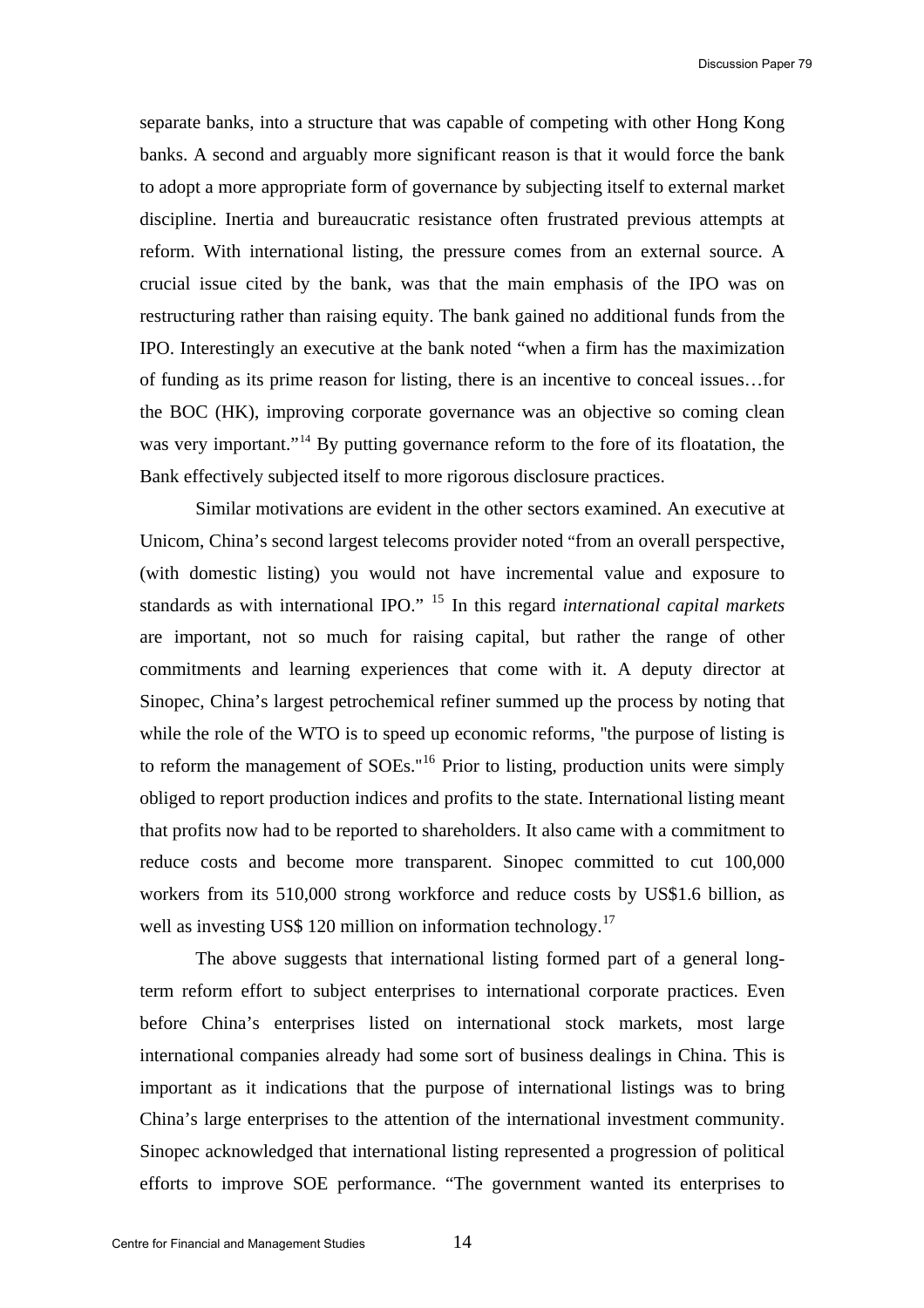engage in international capital markets as it gave them more exposure to international business practices."<sup>[18](#page-27-1)</sup> In terms of capital, foreign investors became shareholders rather than revenue sharing partners. This is not to say that foreign investors did not play an important function. Unicom noted that the global mix of investors has created a type of dynamism within the firm that has forced management to do better. Preparation for listing induces enterprises to become more efficient and external market monitoring ensures that this efficiency is maintained.

#### *Improvements in Disclosure and Transparency*

Although the retention of controlling shares by the state meant that the role of foreign investors was somewhat limited, international capital markets did provide an important source of external monitoring through the due diligence process. Although the Hong Kong Stock Exchange (HKEx) is highly regarded, it is not a prudential regulator. Both the HKEx and the Hong Kong Securities and Futures Commission (HKSFC) rely to a large extent on the integrity of the due-diligence process.[19](#page-27-1) The due-diligence process makes it much more difficult to hide off-balance sheet commitments and guarantees to related parties. Significantly, despite the concern over related party transactions between Hong Kong listed enterprises and their mainland parent companies, securities regulators in Hong Kong reported that listed state enterprises from China were no more problematic than other classes of company listed on the Hong Kong market.<sup>[20](#page-27-1)</sup> In fact their property rights structures were much more straightforward than the more complicated Asian family business structure, which the Hong Kong market has traditionally financed.

How the due diligence process worked in practice is clearly illustrated in the international flotation of the BOC (HK) in 2002. Due diligence of the bank's operations brought into the public domain significant information regarding the operation of a bank generally regarded as plagued by high information asymmetries. Preparation for listing forced a house clearing of third world practices generally, with the revelation of a range of irregularities both abroad and within the Bank's domestic operations.<sup>[21](#page-27-1)</sup> The diligence associated with listing was not a once off event. The aftermath of the IPO led to further revelation of wrongdoing. In June 2003, the bank's Chief Executive, Mr Liu Jinbao, resigned from his position and returned to Beijing as part of a "routine" transfer. Later it emerged that Liu had approved a loan to a disgraced Shanghai property tycoon. In August 2004, two of the banks Deputy Chief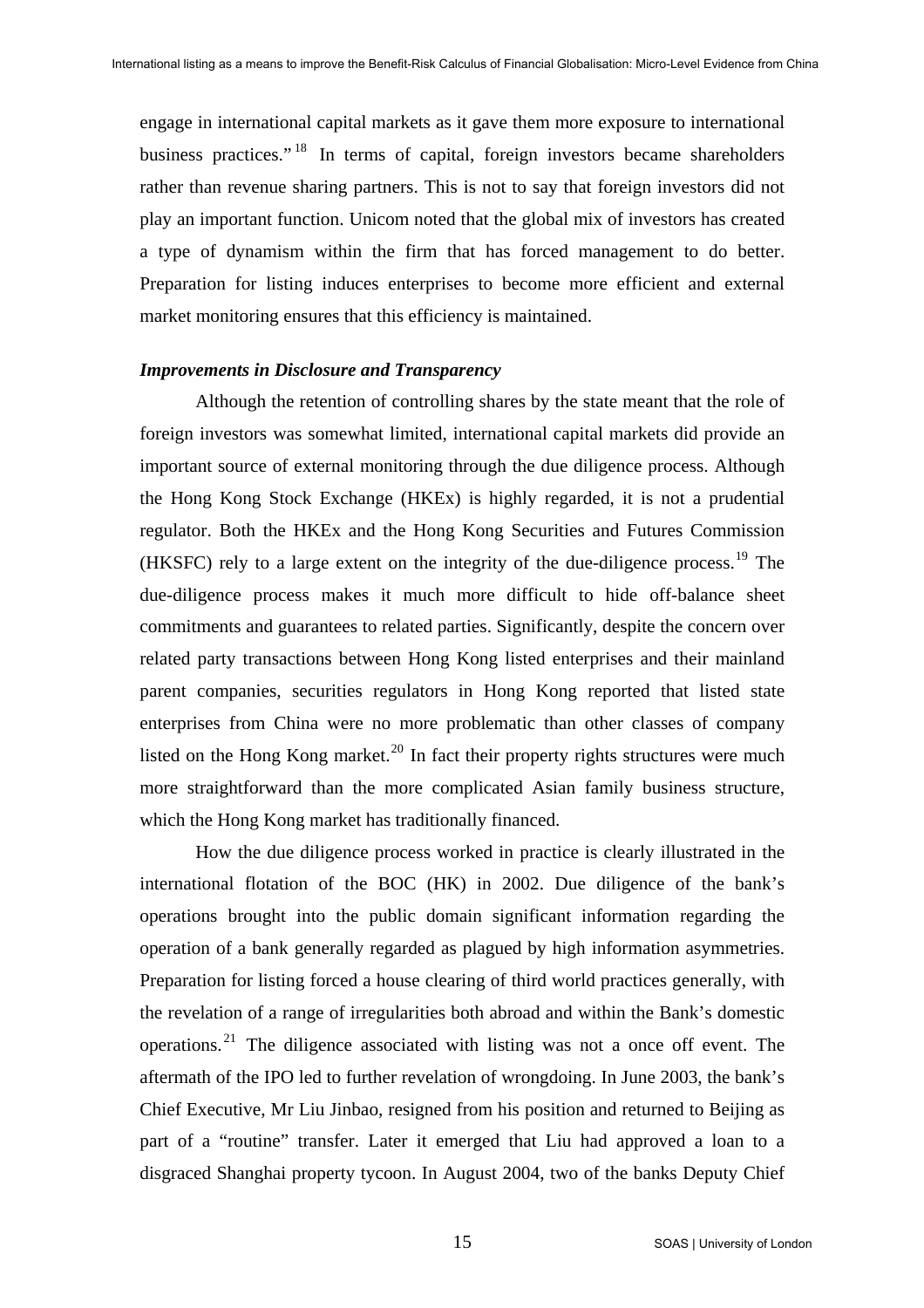Executives were suspended and transferred to Beijing. This time, the offence involved the alleged unauthorised distribution for personal benefit of funds belonging to the controlling shareholder of the former constituent banks. $^{22}$  $^{22}$  $^{22}$ 

Although these events created certain jurisdictional issues, the overall effect was to send a clear signal that corruption and mal-practice were incompatible with international capital markets. Moreover the monitoring effect of international markets is much more consistent. The effect of external monitoring imposed by international capital markets is best summed up in the statement that "before listing you could do all kinds, regulation was not stringent. *Now you can't just do it your way.* Listed companies also have an expectation to perform."<sup>[23](#page-27-1)</sup>

## *Technology Transfer*

An important feature of China's large industrial enterprises is the high level of technical competence and also their ability to source technology abroad. At face value this would suggest that financial globalisation was not necessary for technology transfer. In both the telecom and oil sectors, the level of internal technical competence does not appear to have been a significant constraint. Most executives at China Mobile and Unicom had long backgrounds in engineering or local postal and telegraph administrations. Management at Sinopec were comprised of engineers with vast industrial experience.<sup>[24](#page-28-0)</sup> It had also developed its own "good technology" for drilling and exploration.<sup>[25](#page-28-0)</sup> The interest in China shown by multi-national oil and telecommunications companies meant that modern technology could be easily purchased if required, and was not a central motivation for seeking an international listing. In the telecom sector the willingness of foreign firms to sell network technology gave China significant choice over what type of network to adopt. In the oil sector China began importing refining technology from the West as early as the 1960s (Williams, 1975). Before listing, most large foreign oil companies had some business dealings with China's petrochemical enterprises.<sup>[26](#page-28-0)</sup>

 International capital markets did however offer a mechanism to access proprietary technology through improved reputation. For enterprises with ambitions to compete on an international level, quality has become a key issue. New technologies are often proprietary and harder to develop domestically. Firstly, international listings provided management with the autonomy and incentives to engage international partners. Secondly, it improved their international reputation. Unicom expressed the

16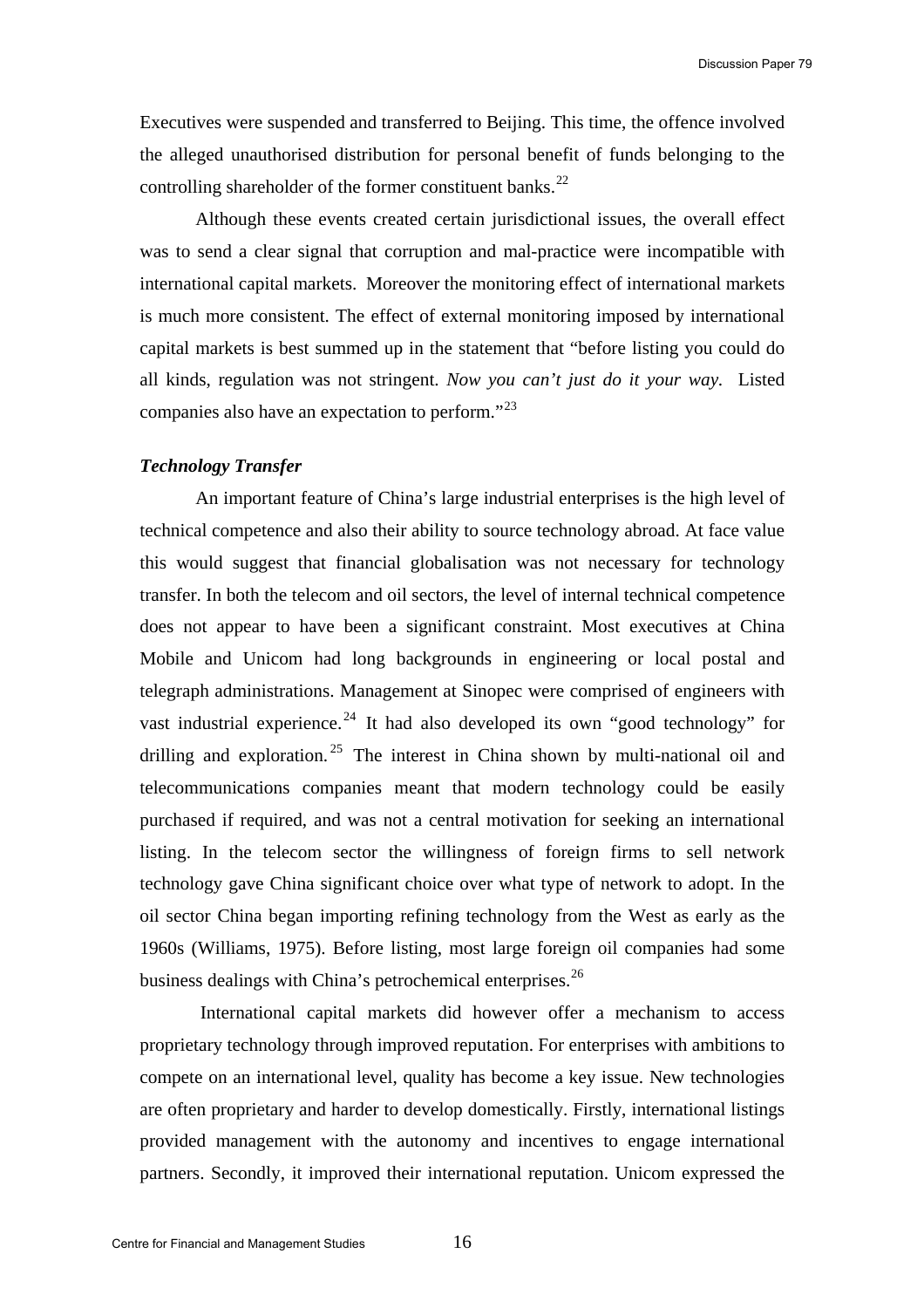view that the international IPO process is interlinked with technology transfer. Although international technology can be purchased relatively easily, entering an international partnership or joint venture offers access to a much more sustainable source of new and proprietary technology. A company with an international listing is likely to have a better international reputation and is therefore less likely to engage in potentially damaging intellectual property disputes.

In the petrochemical sector, similar motivations existed. Much of the technology upon which the sector was founded originated from the former Soviet Union and was now dated. Management also faced the challenge of substituting labour with modern technology. Lardy (1998) noted the failure among China's state enterprises to convert productivity gains into increased returns. When Sinopec listed in 2000, it was already achieving refining yields of over 90 percent. With high levels of capacity utilisation and yields, there was limited scope to increase capacity internally. The challenge was to build new capacity.<sup>[27](#page-28-0)</sup> This is not so easy to achieve domestically. Chemical refining has become more technical, as refiners not only have to deal with low quality domestic inputs, but are also expected to produce to a higher standard, in order to compete with international products. As early as the 1970s, Sinopec imported refining equipment and technology from ABB, an international company specialising in ethylene purification technology. ABB later agreed to invest US\$100 million in Sinopec's IPO.<sup>[28](#page-28-0)</sup> Such leading international exploration and refining companies as Exxon Mobil, BP and Shell all took strategic shareholdings in the company's IPO. While Sinopec cited strategic investors as important for inspiring investor confidence in its IPO, there is also reason to believe that they needed these companies for strategic alliances. The main difference between refining and exploration equipment is that given its complex nature, refining technology tends to be proprietary. Sinopec acknowledged that for technology on the chemical side it was necessary to engage in joint ventures with ABB, BP, Shell, and Exxon Mobil.<sup>[29](#page-28-0)</sup> As part of its IPO, Sinopec appeared unusually willing to grant incentives in order to encourage strategic investors. It negotiated a deal with Exxon Mobil allowing it access to a joint venture in gasoline stations.<sup>[30](#page-28-0)</sup> Exxon possessed important proprietary hydrocarbon technologies.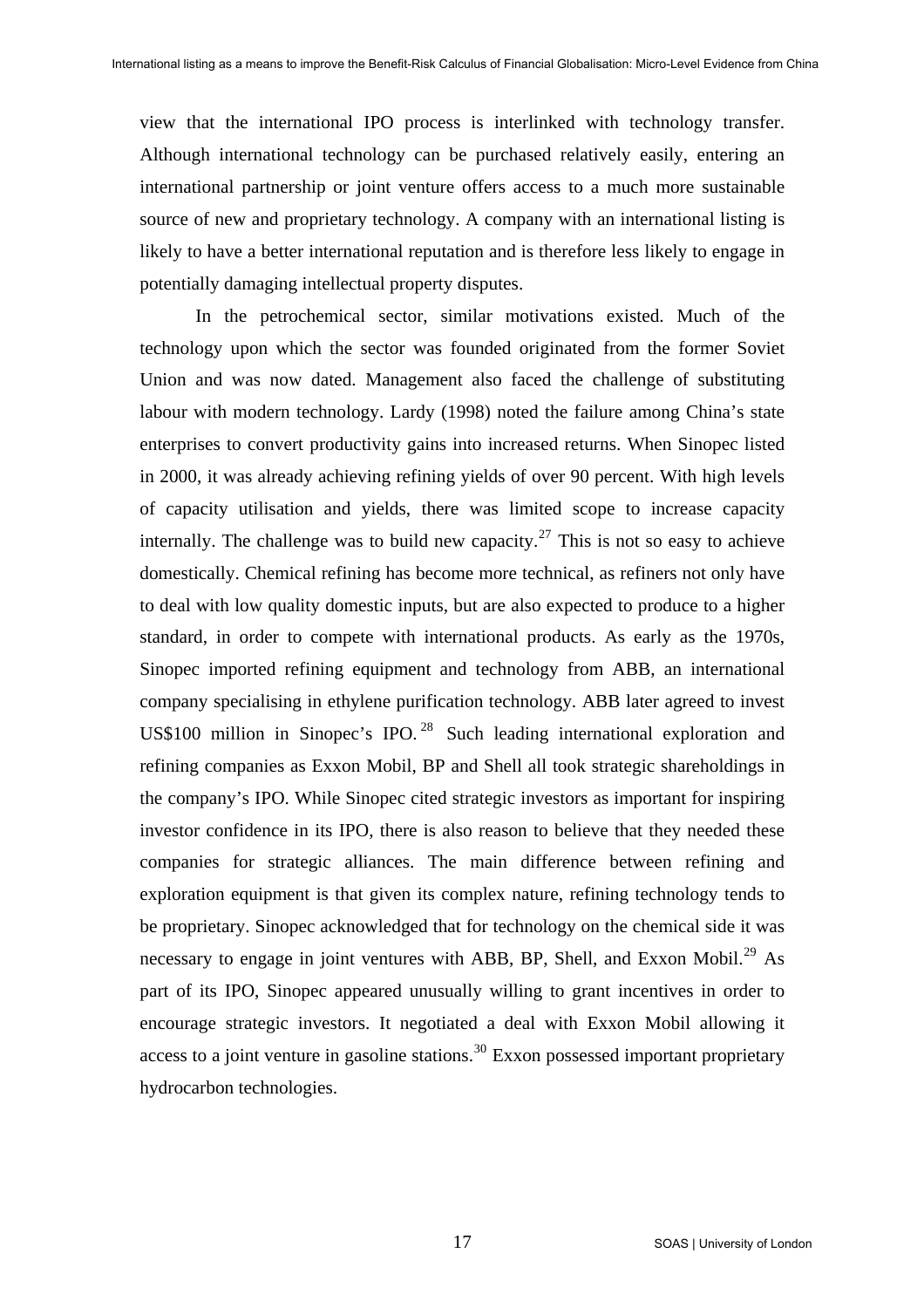#### *Organisational Learning and Knowledg***e**

China's large enterprises have used international listings to facilitate *organisational learning* and knowledge assimilation in order to overcome deficits in managerial competencies. Conceptually, learning is reflected in an enhancement of organisational competencies, which should overtime reduce the risk of organisational mortality (Levinthal, 1991). Related to the concept of learning is that of knowledge. Amsden (2001) makes an important distinction between asymmetries of *information* and *knowledge*. From the perspective of transaction cost economics, financial globalisation holds the prospect of reducing informational asymmetries. This however says little about the contribution of a firm's knowledge-based resources. The conceptual nature of knowledge means that its presence will depend to a large extent on firm-specific qualities. Like information, knowledge may also be imperfect, the implication being variations in productivity across sectors (Amsden, 2001).

Organisational learning and the assimilation of knowledge has been an implicit feature of international listing. The policy of listing smaller subsidiaries first known as "marrying the prettiest daughter first" has allowed enterprises to draw on the experiences of earlier listings. The listing of the BOC (HK) was viewed by many as a market test for the listing of its parent company the BOC, and the more problematic state commercial banks. After the listing of BOC (HK), the BOC was restructured into a shareholding company, carried out an overhaul of top management structures, <sup>[31](#page-28-0)</sup> and was listed on Hong Kong's stock market in 2006. Part of its restructuring involved the recruitment of directors with international banking and regulatory experience. The listing of the better performing provincial mobile licenses first in China's telecom sector was indicative of a similar approach. An oftenoverlooked feature of this approach is that it provides a promotion mechanism to reward the learning of enterprise management. The BOC appointed directors from the BOC (HK) to its board in advance of listing. This allowed the BOC to draw on the knowledge and experiences gained from the listing of BOC (HK).

The petrochemical sector provides a specific example of how learning and knowledge assimilation occur. The listing of SPC in 1993 provided its parent company Sinopec with some valuable lessons on the functioning of international capital markets. If compared to other state enterprises that listed in the same year such as Tsingtao Brewery (110 times oversubscribed) and Guangzhou Shipyard (77 times oversubscribed), SPC at 1.2 times subscribed failed to make much of an impact in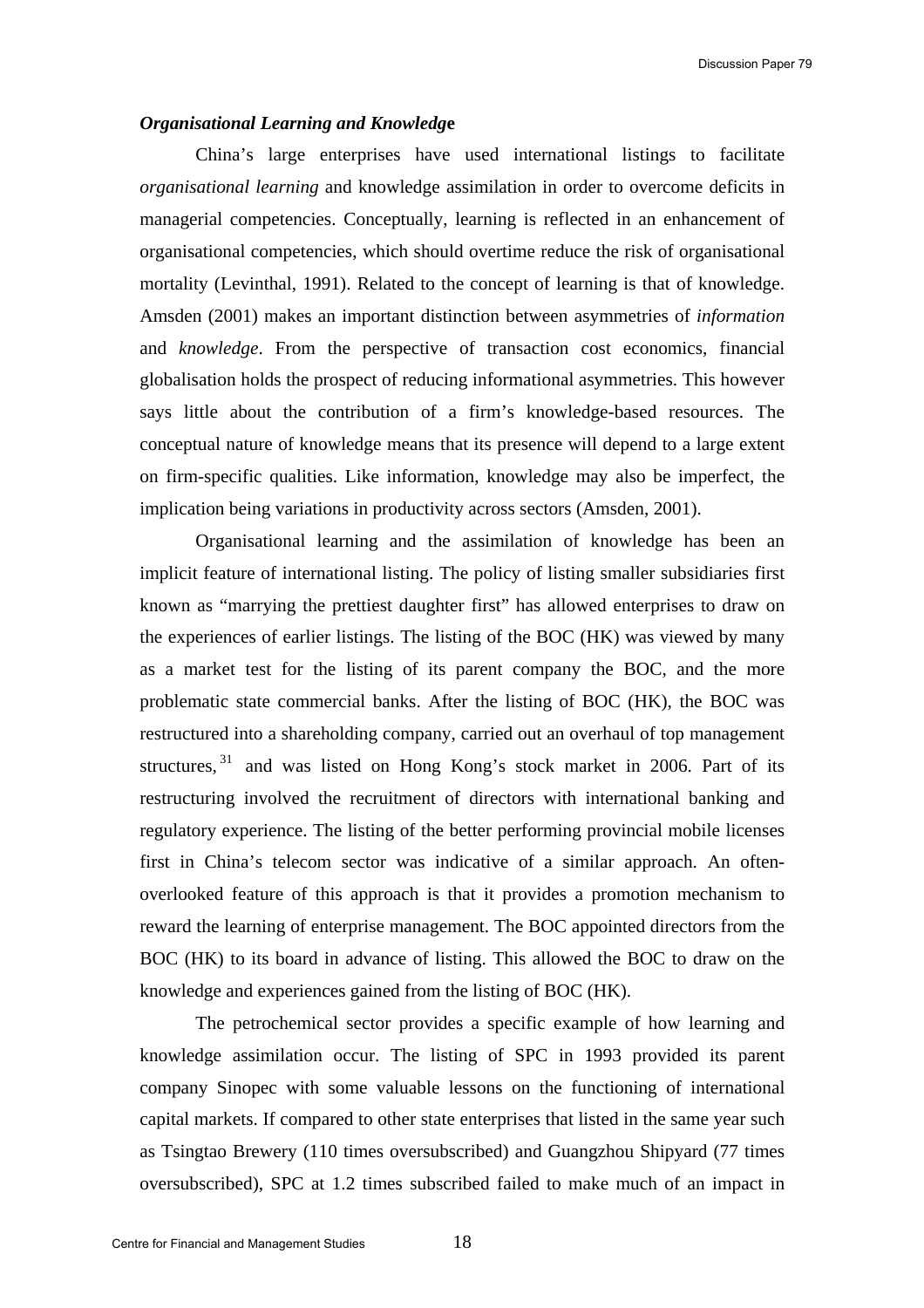terms of investor demand.<sup>[32](#page-28-0)</sup> When Sinopec listed in 2000, management had much more market experiences to draw upon. In the first instance they were able to draw on the directors involved in the listing of  $SPC<sup>33</sup>$  $SPC<sup>33</sup>$  $SPC<sup>33</sup>$  In 1994, Wang Jiming, the chairman who oversaw SPC's public listing was made deputy general manager at Sinopec. Based on past experiences, Sinopec placed considerable emphasis on restructuring its operations to bring them in line with international management practices. The poor reception that SPC received taught management that an integrated structure was easier to sell to investors as it reduced overlapping functions and competition between subsidiaries. Integrating upstream and downstream operations into one corporation also allowed Sinopec to absorb price increases in the price of raw materials, thus lessening it exposure to international price variations.<sup>[34](#page-28-0)</sup>

In the banking sector the emphasis has been very much on using foreign directors as an important source of introducing international banking practices. For the BOC (HK) international directors represented an important source of knowledge, or "a shoulder to lean on" for the "Beijing" directors.<sup>[35](#page-28-0)</sup> Since 2004 it has been bank policy to involve independent directors in the recruitment of senior management.<sup>[36](#page-28-0)</sup> Independent directors have also become an integral part of the operation of the bank. Independent directors now spend a lot of personal effort addressing matters regarding the management of the bank. Prior to their appointment, no one at the bank would have considered having meetings through English or providing translations. They have made life much easier for the "Beijing" directors, most of who are executives at the BOC, as they now have someone to turn to for advice. Independent directors have been responsible for initiating many of the changes in how it operates, particularly changes in corporate governance. An indication of the new culture at the BOC (HK) is how the bank now benchmarks itself against such leading Hong Kong banks as HSBC and Hang Seng Bank. While the rest of China's banking sector are struggling to comply with Basel 1, the BOC (HK) intends to be among the first Hong Kong banks to comply with the advanced strand of Basel 2.

#### **4. Market Level Improvements**

While micro level evidence indicates that international listing has enabled firms to improve their benefits from financial globalisation, less clear is how these benefits can induce market level improvements. At the outset, equity market liberalisation has been limited and capital account transactions are tightly controlled.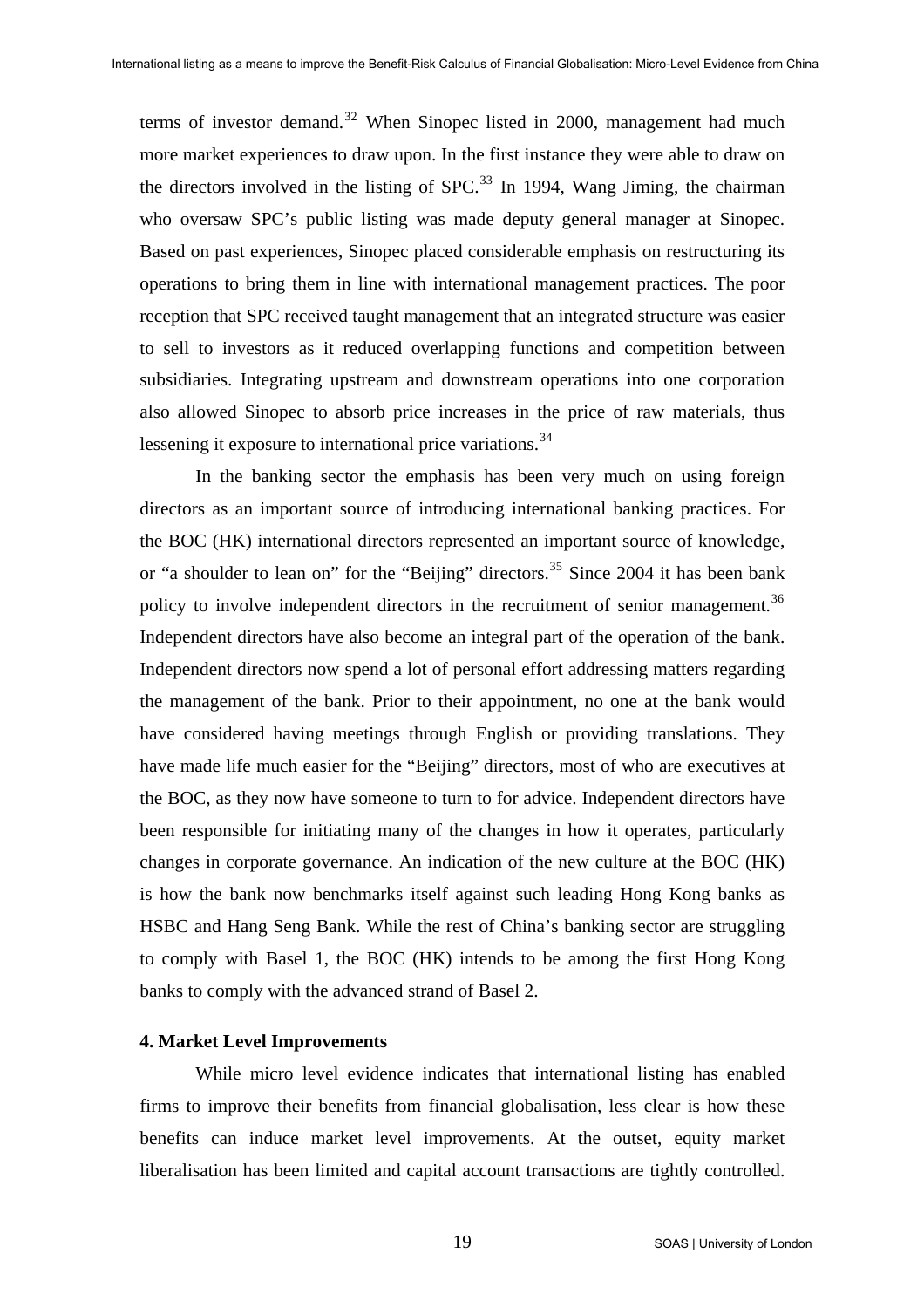There also remain considerable social, economic and historical obstacles at every level to better corporate practices. Prior to the 1990s, little market-based cooperation or oversight existed. However just as financial globalisation has induced reform at the firm level, it has also injected an element of dynamism into domestic institutional reforms. Two developments related to international listing are important in this context. First, the migration of Chinese companies towards Hong Kong and New York has created a more competitive environment for listings and equity investments. Coffee (2002) differentiates these improvements, which he refers to as *regulatory competition*, from the type of firm bonding outlined in the previous section. Regulatory competition is driven by efforts to stem the migration of companies abroad and is characterised by the move towards higher standards in domestic markets. Secondly, the listing of firms abroad and their exposure to international standards has had led to a demand for greater standardisation in the domestic business environment.

#### *Regulatory Competition*

As outlined earlier in this paper, the emergence of NYSE was underpinned by its ability to market itself as a listing destination for good quality shares. By offering shareholders strong protection, the NYSE became one of the words leading markets, stemming the migration of US firms to European financial centres. To this day the NYSE continues to be viewed as a guardian of investor interests. The migration of better governed enterprises to Hong Kong and other international financial markets presents China's stock markets with a similar challenge. Xi (2006) argues that one of the effects of economic globalisation is that it has put the CSRC under competitive pressure to adopt higher standards of corporate governance. China's response has been significant not just for the measures introduced but also to the extent that they have followed the US model of mandating corporate governance practices.

China's first security legislation was introduced in 1999 and a code of corporate governance for listed companies followed in 2001. Both were essentially codes of best practice on international practices. The Securities Act of 2005 went a step further by increasing the level of legal protection afforded to individual Chinese investors. It prohibits any publicity or leaking of information before such information is announced, standardises securities dealing and underwriting and penalises issuers for use of funds in ways other than stated in their offering documents (Wu, 2006). It empowered investors to seek damages for losses incurred against insiders who trade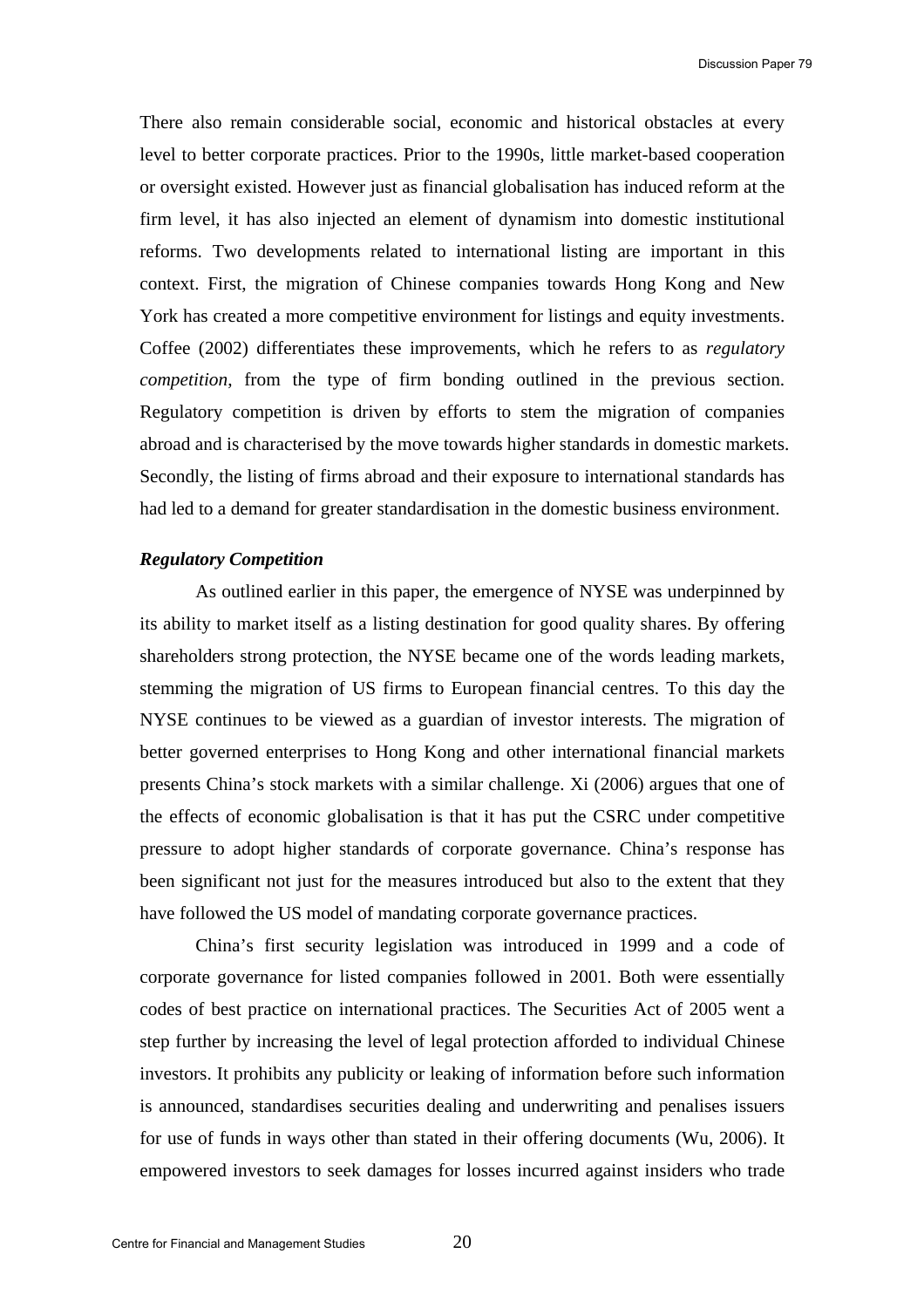on inside information (Xi, 2006a). However one of the most significant reforms was the mandatory requirement that at least one third of the board be independent, and that listed companies create an audit and remuneration committee, both of which would have a majority of independent directors (Xi, 2006). In addition boards were required to have a supervisory board, similar to that of German corporations. Company Law was also reformed with a revised law coming into force in January 2006. This reduced the all powerful role of the chairman of the company by providing that a director or manager may serve as the legal representative of the firm (Wu, 2006).

Not only was the codification of board structure in law unprecedented, but it also signalled the clear intention of the Chinese regulators to move towards the type of prudential market regulation typically associated with the US. China's mandatory approach to board composition is somewhat similar to the rational followed in the US where the legislature has acted when the interests of investors and the integrity of markets are perceived to be at risk. The Sarbanes–Oxley Act of 2002 mandated much corporate governance including the structure of boardroom committees (Roe, 2005). Although (Xi, 2006) points out that the enforcement problems and the misalignment of incentives remain, financial globalisation has undoubtedly induced regulatory competition in China even though many restrictions on capital flows remain.

#### *Standardised Regulation*

The second market level effect has been more subtle. Because of enforcement problems, codifying corporate governance requirements in law is likely to have limited effects in the short term. Indeed early utility regulation in the US emerged as a response to market developments, and a crystallisation of public opinion against monopolists, rather than a legal abstraction (Dillon, 1925). Firms themselves often demanded regulation as a means of avoiding competition (Demsetz, 1968). Ultimately to be successful, regulations need to be enforceable. The success of the "regulated monopolist" in the US was dependent on the establishment by the state, of a legal system and pricing structure that was supportive of innovation and competition (Bates, 1997). International listing has witnessed increased efforts for improving regulatory cooperation between China and Hong Kong and has also seen internationally listed enterprises demanding more standardised form of regulation.

The first listings witnessed the singing of Memorandums of Understanding on regulatory cooperation between the HFSFC and CSRC and the requirement that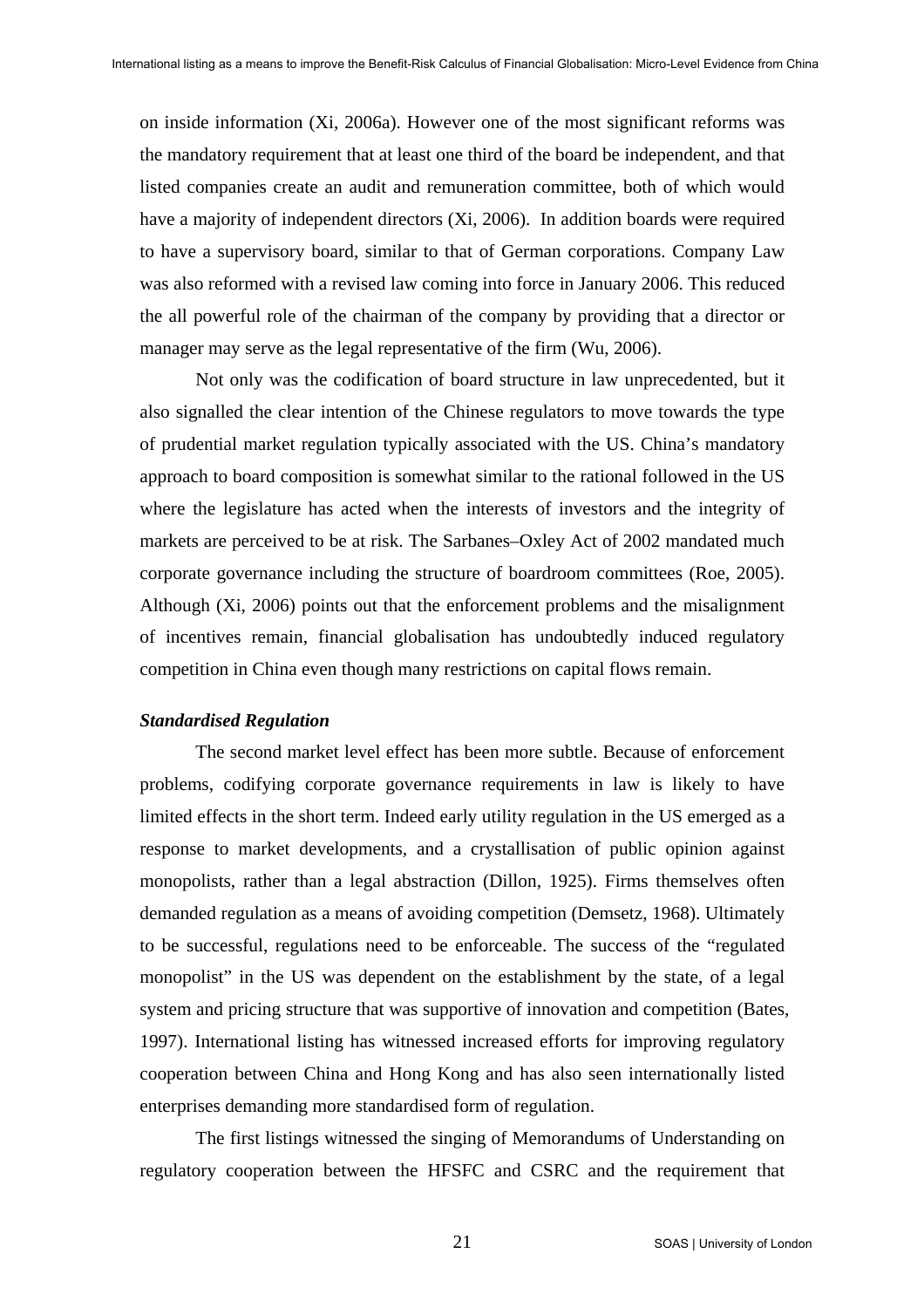Chinese listings abide by the rules of the Hong Kong stock exchange (Zhu, 2001). In practice cross-jurisdictional cases have typically proved problematic for regulators in Hong Kong, as mainland probes into officials tend to take months to complete, with political considerations carefully weighed against financial and legal implications.<sup>[37](#page-28-0)</sup> The recall to Beijing of Mr. Liu as head of the BOC (HK) in 2003 illustrates the practical limitations of financial globalisation. Authorities in Hong Kong had no opportunity to investigate Mr. Liu's actions. An official at the HKMA reported that he was as baffled as the public on Mr. Liu's situation.<sup>[38](#page-28-0)</sup> These type of problems stem from fundamental differences between the two legal systems, particularly the difficulty of reconciling Hong Kong's case law with China's legal codes (Zhu, 2001).

Yet these difficulties have also provided a platform for greater crossjurisdictional cooperation. In April 2007, both the HKSFC and the CBRC signed a Memorandum of Understanding on the further enhancement of the regulatory cooperation. The purpose of this was to put in place a framework for the commencement of regulatory co-operation, mutual assistance and information sharing, to allow both authorities to promptly identify risks, and adopt regulatory measures to protect investors.

It is also clear that the prospect of international listing offers firms, even in troubled sectors of the economy a powerful incentive to reform. In China's state commercial banking sector the urgency of banking reform is well known, particularly in advance of the eventual opening of the China's banking market to foreign competition. Under the transition there exist few constraints for limiting demand and few measures for making borrowers bear the full cost of investing inefficiently (McKinnon, 1991). According to the Governor of the PBOC, "only when agencies at the micro level put in place risk control and capital constraint, could monetary policy transmission mechanism work".<sup>[39](#page-28-0)</sup> In 2004 Vice Premier Huang Ju emphasised the need to learn from international practices so as to explore a route of supervision that complies with both China's real conditions and international norms.<sup>[40](#page-28-0)</sup> Offering state commercial banks the possibility of an international stock market listing in return for reform is pushing even the most problematic state banks to improve financial performance.<sup>[41](#page-28-0)</sup>

Being listed on international stock markets has also increased enterprise demands for more standardised regulatory pricing structures. In the telecom sector, executive directors are clearly aware of international investors demand for increased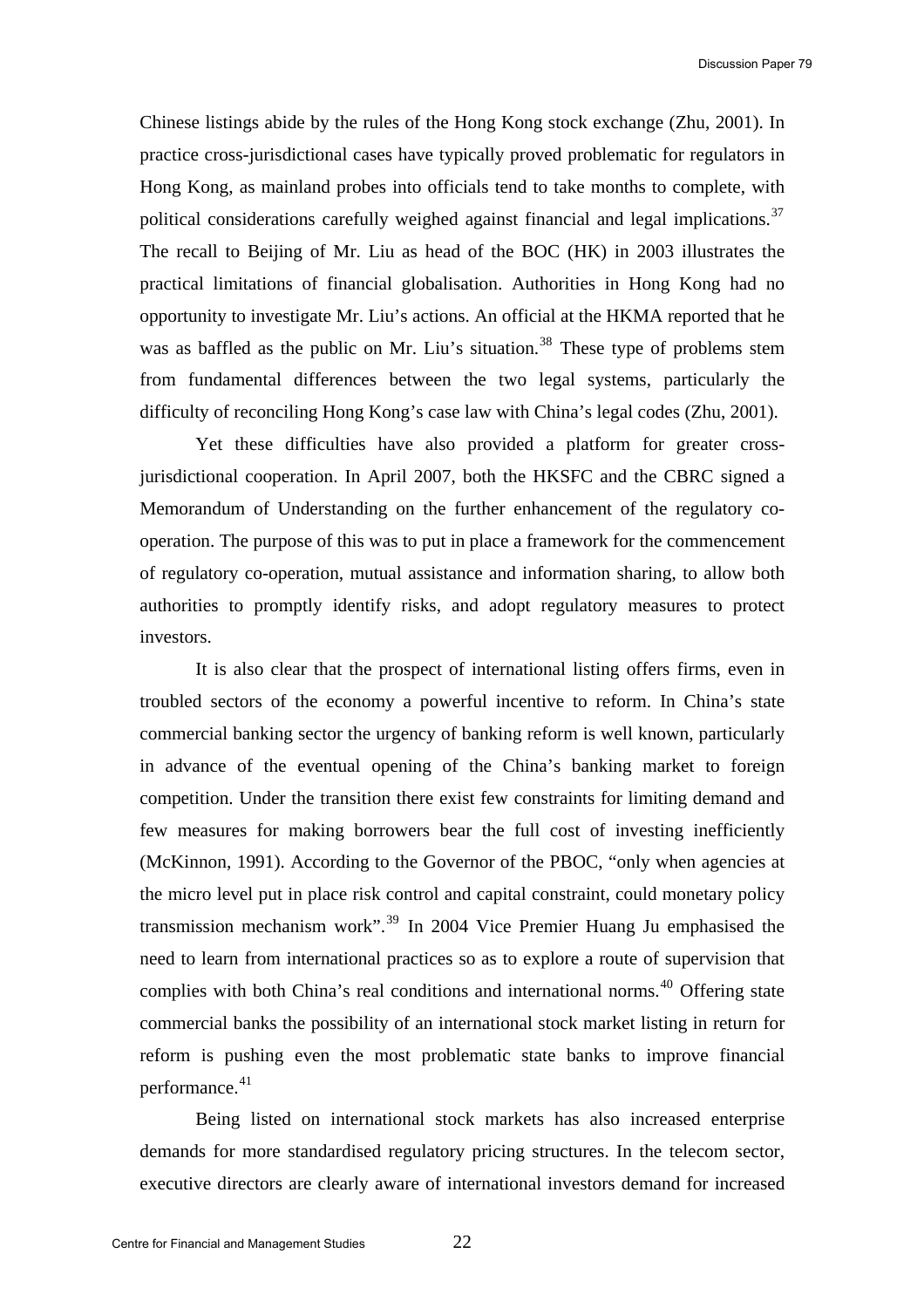shareholder value. However, at provincial level, price regulation is weak and it is political benchmarks that matter. As a consequence local managers tend to discount prices to enhance political standing. In the oil sector, increasing oil imports meant that listed firms were often at a disadvantage, as changes in the international oil price were not reflected in the state price. Differentials between the state price and the international price of crude can hurt the profitability of state producers whose profit margins are increasingly determined by market prices. The state price is often more driven by political and social considerations than market fundamentals. This in turn creates regulatory risk for investors. One Hong Kong based analyst likened this problem to that faced by European investors in the US in the  $19<sup>th</sup>$  century who financed large infrastructural projects with little expectation of a financial return. These have led to continued demands for a more transparent pricing system.

#### **5. Concluding Remarks**

This paper set out to examine how international listing could serve the purpose of strengthening benefit and reducing risks which have associated with financial globalization for a developing economy like China. Departing from the conventional macro lens, it instead focused on the micro-level innovations that enable firms in developing economies to overcome institutional constraints to better governance practices. It described how micro-level innovations not only formed the basis for the evolution of the Anglo-American system of governance, but how they are being employed by China's large enterprises. International listings have not only led to the transfer of better governance practices in China's large state enterprises but have also induced regulatory competition at the market level. The findings further confirm China's incremental approach to reform and development. Firms have benefited from the oversight of international capital markets, even though the capital controls and other barriers that shield domestic markets from the direct effects of financial globalisation remain in place. The policy implication of this is that just as providing technical assistance to developing economies often proves more fruitful than financial aid, promoting the mechanisms that assist the transfer of skills and knowledge may improve the benefit-risk calculus of globalisation at the firm level.

There are also significant opportunity costs to international listings. Listing exposes management to a type of external monitoring that they would have had little previous experience. International IPOs do not necessarily lead to the type of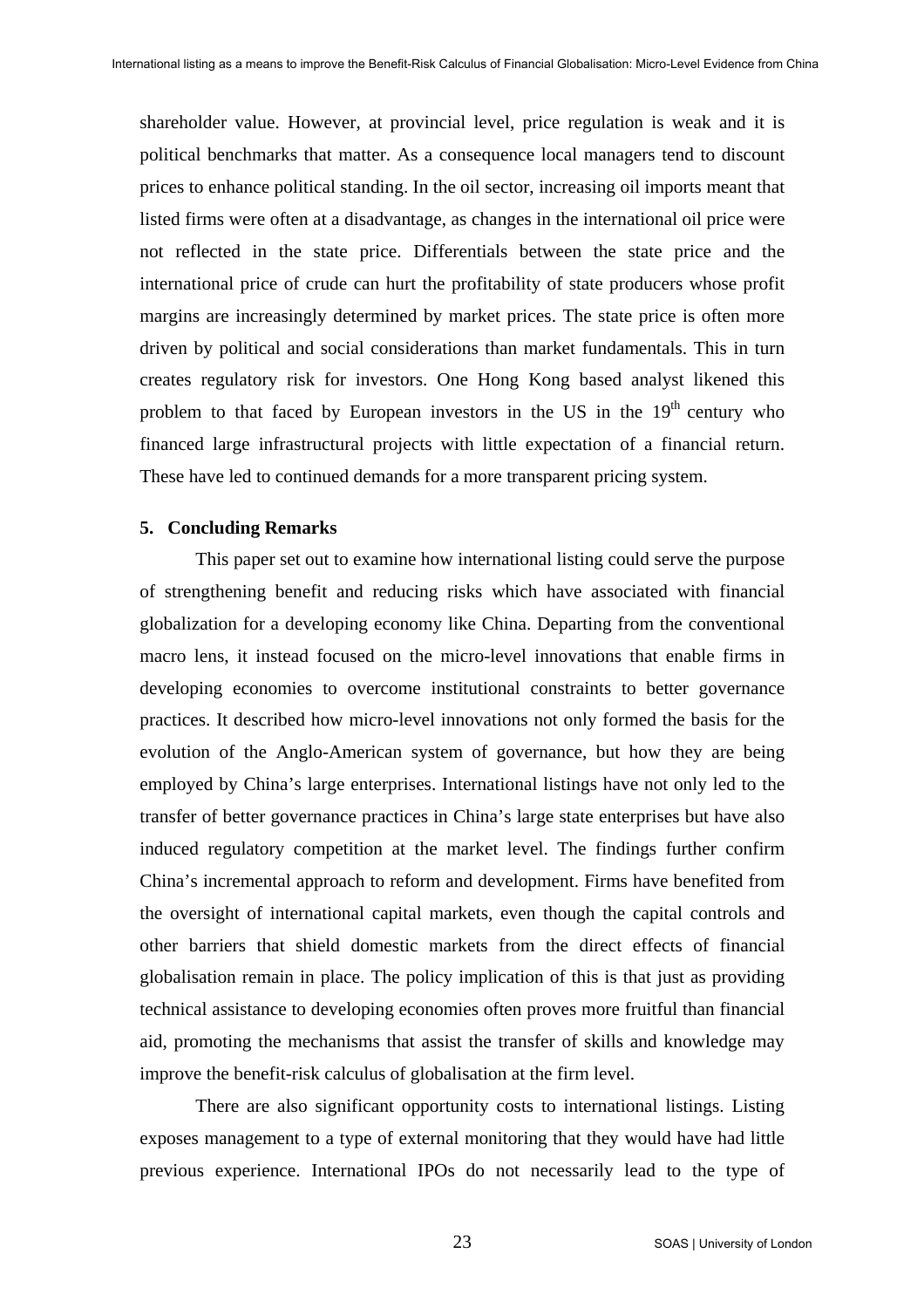performance improvements predicted by privatisation theory. Chinese firms listed in Hong Kong also have lower valuations and are priced more closely with market fundamental than their Mainland counterparts. Yet, if anything, these costs underscore the significance of international listings and the role of international capital markets to China's future integration into the world economy. Given the huge political dimension to China's large enterprises, it is unlikely that these costs would be borne if the long term economic payoff was not significant.

Viewed from the micro level, China's rapid development in the absence of capital market liberalisation may be less off a puzzle. Although international listings account for a minority of state enterprises and are not a panacea for weak domestic regulation, the findings of this paper do indicate that greater emphasis needs to be placed on how economic agents organise economic activity in the absence of established political and legal institutions. Based on this, a more satisfactory explanation is that innovative firms can overcome institutional thresholds, secure access to international capital, and in doing so benefit and learn from international capital markets.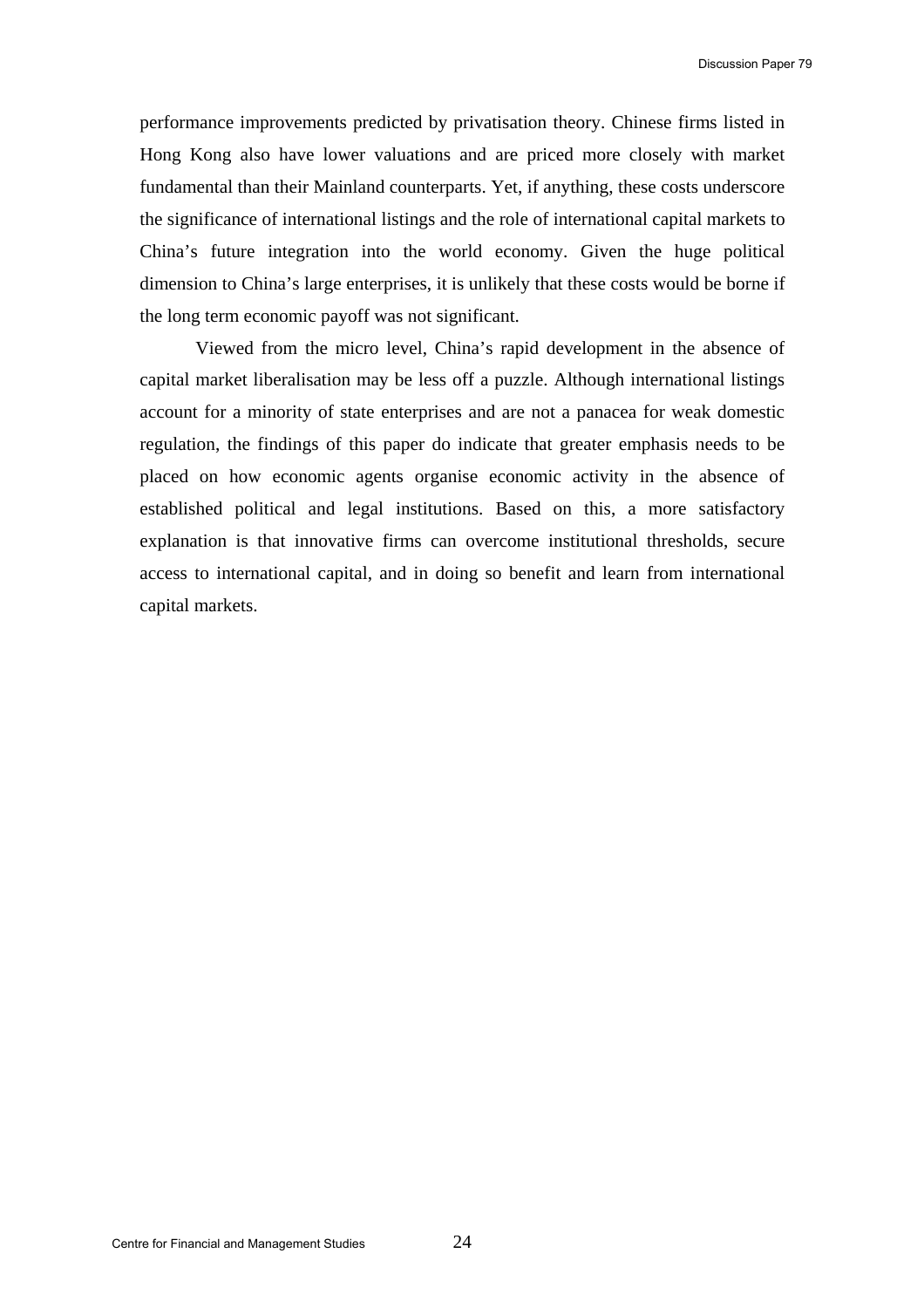#### **Notes**

 $\overline{a}$ 

 $<sup>1</sup>$  A study by the McKinsey Global Institute (2006) pointed out that on average, shares listed both in</sup>

Hong Kong and in Mainland China (A-shares) trade at a 50 percent premium on the Mainland.

 $2^2$  The bankruptcy of GITIC and the insolvency of Guangdong Enterprises are two cases in point (See Nolan, (2004: 49).

 $3$  See Coffee (1999) for a discussion of the factors that promote corporate governance convergence.

<sup>4</sup> Neal (1987) notes that it is traditional to date the start of English National Debt, or long-term funded debt, to 1693 when William imposed a special duty on beer, ale and other liquors to guarantee inertest on a million pound loan.

 $<sup>5</sup>$  For a concise account of some of the problems faced by minority shareholders in Erie Railroad see</sup> Coffee (2001:27-28). The case illustrated how even the legislative protection afforded to shareholders could be nullified through bribery and judicial corruption, effectively legitimising corrupt practices.

<sup>6</sup> For example the Atchison, Topeka and Santa Fe Railroad Company issued 4 percent mortgage bonds on the Amsterdam and London Stock Exchange in 1896. 22.7 percent of the bonds were issued in Amsterdam, 29.5 percent in London and the remainder on the NYSE (Mitchie 1987).

 $<sup>7</sup>$  As capital became scarcer in Boston, many issuers increasingly turned to New York where capital</sup> was less scarce and money rates were lower (Chandler, 1977).

 $8$  For examples see Clay and Wright (2005), Fay (1948), Glaeser et al (2004) and Pratt (1980).

9 *Trading of Mainland Stocks and HSI Constituent Stocks in Hong Kong, the UK and US, Hong Kong*, Securities and Futures Commission (2005), Research Paper No. 25.

<sup>10</sup> "Shanghai Land hit by new claim" *SCMP*, 23<sup>rd</sup> June 2003.

<sup>11</sup> "Avoid graft case, journalists told" *SCMP*, 16<sup>th</sup> June 2003.

 $12$  Dewenter and Malatesta (2001) find that much of the improvement in profitability occurs in the three years before the government reduces its shareholding indicating that preparation for privatisation may induce restructuring.

 $13$  Interview: Hong Kong  $20<sup>th</sup>$  July 2004.

<sup>14</sup> Interview: Hong Kong  $20^{th}$  July 2004.

<sup>15</sup> Interview: Hong Kong  $26<sup>th</sup>$  July 2004.

<sup>16</sup> Chen Ge, Deputy Director Sinopec quoted in *Business Week*,  $23^{\text{rd}}$  October 2000.

17 "Investors to China: Open those Books" *Business Week*, 23rd October 2000.

 $18$  Interview: Sinopec Head Quarters, Beijing  $12<sup>th</sup>$  August 2004.

<sup>19</sup> Interview HKEX, 22<sup>nd</sup> July 2004, and HKSFC,  $5<sup>th</sup>$  July 2004. Securities regulation in Hong Kong is likely to become more prudential with regulations being put into stature to bring the Hong Kong into line with international practice.

<sup>20</sup> Interview with  $HKEx$   $22<sup>nd</sup>$  July 2004;  $HKSFC$  5<sup>th</sup> July 2004.

<sup>21</sup> "Irregularity committed by BOC branch in New York", *Peoples Daily*, 6<sup>th</sup> March 2002.

<sup>22</sup> "Lender hit by new scandal" *The Standard (HK)*  $4<sup>th</sup>$  August 2004.

 $^{23}$  Interview: Hong Kong  $26^{th}$  July 2004.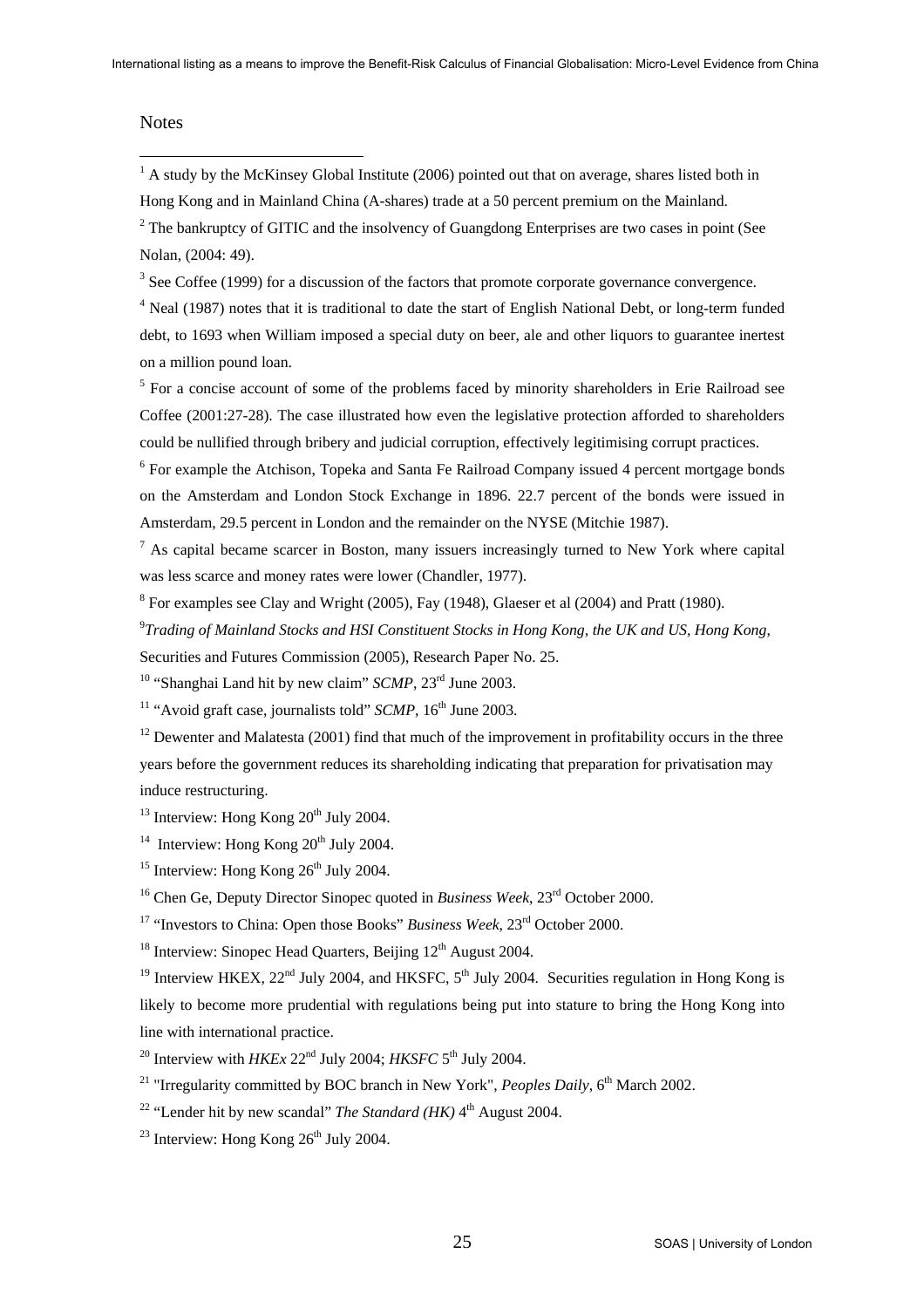$24$  Despite the low level of technology, considerable effort was invested into research, as is evident by the publications on refining in Chinese Scientific Journals during the 1950s and 60s (Williams, 1975: 244).

 $25$  Interview: Sinopec Head Quarters, Beijing  $12<sup>th</sup>$  August 2004.

<sup>26</sup> Interview: Sinopec Head Quarters, Beijing  $12<sup>th</sup>$  August 2004.

<sup>27</sup> Interview: Sinopec Head Quarters, Beijing  $12<sup>th</sup>$  August 2004.

<sup>28</sup> "ABB investing US\$100 million in China Sinopec Corp. IPO" *ABB Press Release* (Zurich), 12<sup>th</sup>

September 2000.

 $29$  Interview: Sinopec Head Quarters, Beijing  $12<sup>th</sup>$  August 2004.

<sup>30</sup> "Exxon adds 500-outlet to deal to Sinopec stake," *FT*, 12<sup>th</sup> September 2000.

 $31$  See "BOC and CCB overhaul top management"  $FT 28<sup>th</sup>$  July 2004.

<sup>32</sup> "Chinese Lessons" *Far Eastern Economic Review*, 12<sup>th</sup> August 1993.

 $33$  Interview: Sinopec Head Quarters, Beijing  $12<sup>th</sup>$  August 2004.

 $34$  Interview: Sinopec Head Quarters, Beijing  $12<sup>th</sup>$  August 2004.

 $35$  Interview: Executive Director, Bank of China (Hong Kong), Hong Kong,  $20^{th}$  July 2004.

 $36$  BOC (HK) Press Release  $16<sup>th</sup>$  August 2004.

 $37$  See "HKMA widens the Net in BOC Probe" *The Standard (HK)*,  $6<sup>th</sup>$  August 2004.

<sup>38</sup> HKMA Deputy Chief Executive HKMA as reported in *SCMP* 14<sup>th</sup> June 2003.

<sup>39</sup> "Some Considerations in the Study of Monetary Policy Transmission" Zhou Xiaochuan Governor, People's Bank of China, 12<sup>th</sup> May 2004

 $40$  "Vice premier emphasizes introduction of best banking practice" Peoples Daily  $1<sup>st</sup>$  July 2004.

41 "China grants permission to solely owned banks to list after reformation" *Peoples Daily*, 9th February 2002.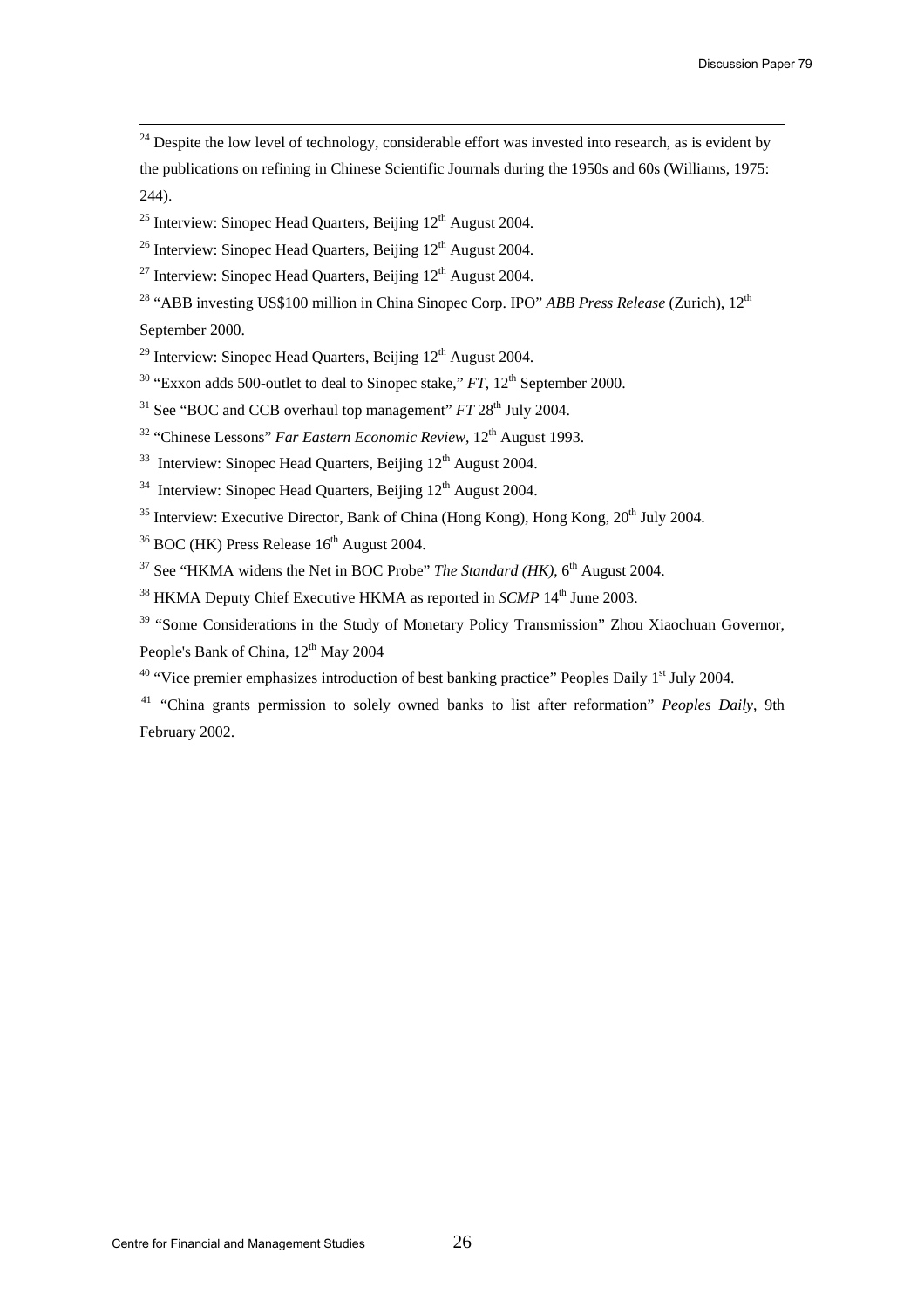#### <span id="page-27-1"></span>**References**

- <span id="page-27-0"></span>Allen, F., J. Qian, and M. Qian, 2005. "Law, Finance, and Economic Growth in China," *Journal of Financial Economics* 77 (1): 57-116.
- Amsden, A., 2001. *The rise of "the rest": challenges to the west from late-industrializing economies*. Oxford: Oxford University Press.
- Bates, B. J., 1997. "Learning from the Evolution of Telecommunications in the Developed World" in Lee, P., Ed., *Telecommunications and Development in China*, pp. 21-53, New Jersey: Hampton Press.
- Boubakri, N. and J.C. Cosset, 1998. "The Financial and Operating Performance of Newly Privatized Firms: Evidence from Developing Countries," *Journal of Finance*, Vol. 53, pp. 1081-1110.
- Business Week Online <http://www.businessweek.com/>
- Chandler, A.D., 1977. *The Visible Hand: The Managerial Revolution in American Business*. Cambridge: Harvard University Press.
- Cheffins, B.R., 2000. "Putting Britain on the Roe Map. The Emergence of the Berle-Means Corporation in the United Kingdom" University of Cambridge.
- Clay, K. and G. Wright, 2005. "Order without Law: Property Rights during the California Gold Rush" *Explorations in Economic History*, Vol. 42, pp. 155-183.
- CLSA, 2004. "CLSA Corporate Governance Watch: Spreading the Word, Changing rules in Asia" CLSA September 2004.
- Coffee, J.C. 1999. "The Future as History" *Working Paper*, No.144, Centre for Law and Economic Studies, Columbia University School of Law.
- Coffee, J.C., 2001. "The Rise of Dispersed Ownership: The Roles of Law and the State in the Separation of Ownership and Control". *The Yale Law Journal*, Vol. 111 (1) (October), pp. 1-82.
- Coffee, J.C. 2002. "Racing Towards the Top: The Impact of Cross-Listing and Stock Market Competition on International Corporate Governance" Columbia Law Review, Vol. 102, pp. 1757-1831.
- Davis, L.E., 1966. "The Capital Markets and Industrial Concentration: The US and UK, a Comparative Study" *Economic History Review*, Vol. 19(2), pp. 255-272.
- Demsetz, H., 1968. "Why Regulate Utilities?" *Journal of law and Economics*, Vol. 11(1), pp. 55-65.
- De Long, J.B., 1991. "J.P. Morgan and His Money Trust", Working Paper, *Harvard University* and *National Bureau of Economic Research*, September 1991.
- Dewenter, K. and P.H. Malatesta, 2001. "State-Owned and Privately-Owned Firms: An Empirical Analysis of Profitability, Leverage, and Labour Intensity," *American Economic Review*, Vol. 91, 320-334.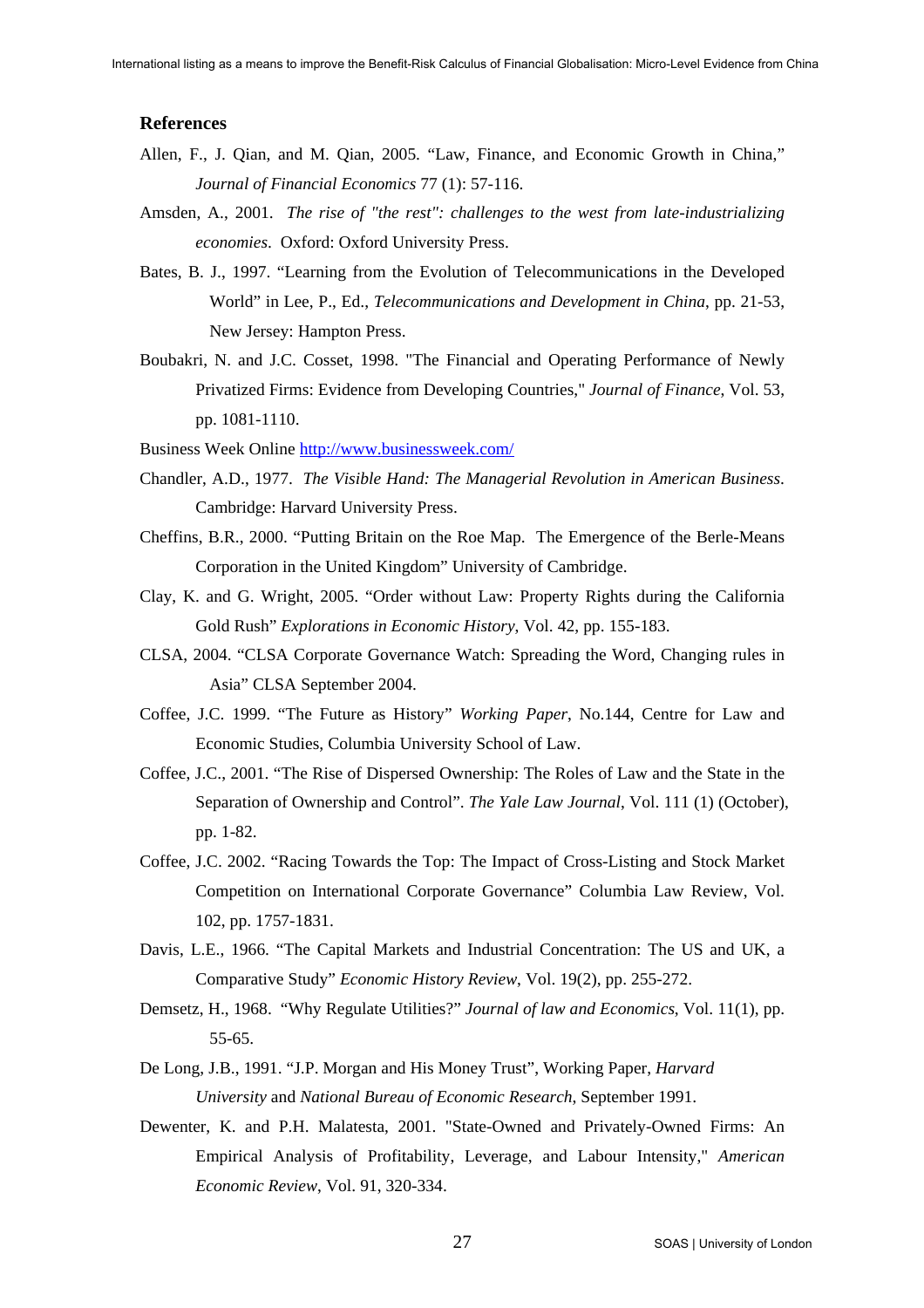- <span id="page-28-0"></span>Diamond, D.W., 1991. "Monitoring and Reputation: The Choice between Bank Loans and Directly Placed Debt" *The Journal of Political Economy*, Vol. 99 (4), pp. 689-721.
- Dillon, T.H., 1925. "Some Aspects of Utility Regulation," *Harvard Business Review*, pp. 32- 39.
- D'Souza, J. and W.L. Megginson, 1999. "The Financial and Operating Performance of Newly Privatized Firms in the 1990s," Journal of Finance 54, 1397-1438.
- Fay, C.R. 1948. *English Economic History*, 2nd Edition, Cambridge: W. Heffer & Sons Ltd.
- Glaeser, E., R. La Porta, F. Lopez-de-Silanes, and A. Shleifer, 2004. "Do Institutions Cause Growth?" National Bureau of Economic Research Paper No. W10568.
- Green, S., 2004. *The Development of China's Stock Market, 1984-2002: Equity Politics and Market Institutions*, London: RoutledgeCurzon.
- Hoppit, J., 1986. "Financial Crises in Eighteenth-Century England", *The Economic History Review, New Series*, Vol. 39 (1), pp. 39-58.
- Hsu, R.C., 1991. *Economic Theories in China, 1979-1988*. New York: Cambridge University Press.
- Kirkpatrick, C. and D. Parker. 2004. "Regulatory Impact Assessment and Regulatory Governance in Developing Countries" Public Administration and Development, Vol. 24 (4), pp. 333-344.
- Klapper, L.F., and I. Love. 2002. "Corporate Governance, Investor Protection, and Performance in Emerging Markets," World Bank Policy Research Working Paper (No. 2818).
- Kose, M, Prasad, E. K. Rogoff, and S. Wei, 2006. *Financial Globalisation: A Reappraisal*" IMF Working Paper (WP/06/189).
- La Porta, R., F. Lopez-de-Silanes, A. Shleifer, and R. Vishny, 1998. "Law and Finance", *Journal of Political Economy*, Vol. 106, pp. 1113-1155.
- La Porta, R., F. Lopez-De Silanes, A. Shleifer and R. Vishny, 2000. "Investor Protection and Corporate Governance", *Journal of Financial Economics*, Vol. 58 (1), pp. 3-27.
- Lardy, N.R., 1998. *China's Unfinished Economic Revolution*, Washington: The Brookings **Institution**
- Leventhal, D. 1991. "Organisational Adaptation and Environmental Selection-Interrelated Processes of Change" *Organisation Science*, Vol. 2(1), pp. 140-145.
- Li, D. 1998. "Changing Incentives in the Chinese Bureaucracy", *American Economic Review*, Vol. 88(2), pp. 393-397.
- McKinnon, R., 1991. *The Order of Economic Liberalization: Financial Control in the Transition to a Market Economy*, London: John Hopkins University Press.
- McKinsey Global Institute, 2006. *Putting China's Capital to Work: The Value of Financial System Reform*, McKinsey & Company, May 2006.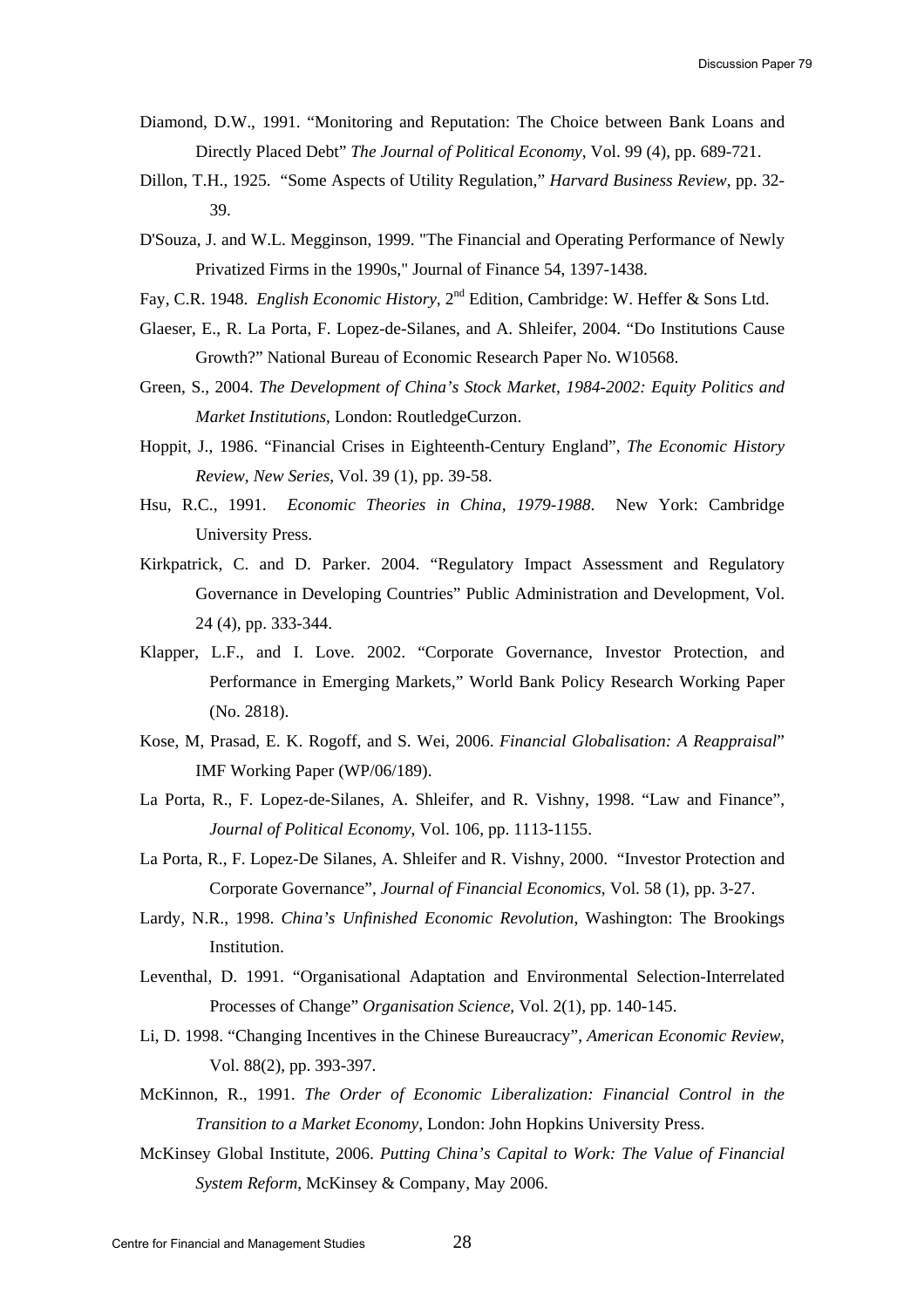- Megginson, W., R. Nash and M. Van Randenborgh, 1994. "The Financial and Operating Performance of Newly Privatized Firms," *Journal of Finance*, Vol. 49, 403-452.
- Michie, R.C. 1987. *The London and New York Stock Exchanges, 1850-1914*, London: Allen and Unwin.
- Mishkin, F. 2006. *The Next Great Globalization*, New Jersey: Princeton University Press.
- Neal, L., 1987. "The Integration and Efficiency of the London and Amsterdam Stock Markets in the Eighteenth Century" *The Journal of Economic History*, Vol. 47 (1), pp. 97-115.
- Nolan, P., 2001. *China and the Global Business Revolution*, Palgrave: Basingstoke.
- Nolan, P. 2004. *China at the Crossroads*, Cambridge: Polity Press.
- Pagano, M., A.A. Roell, and J. Zechner, 2002. "The Geography of Equity Listing: Why do Companies List Abroad?" *The Journal of Finance*, December 2002.
- Peoples Daily (English Version)<http://english.peopledaily.com.cn/>
- Pistor, K., M. Raiser, and S. Gelfer, 2000. "Law and Finance in Transition Economies", *Economics of Transition*, Vol. 8 (2), pp. 325-368.
- Pistor, K., and C. Xu, 2005. "Governing Emerging Stock Markets: Legal vs. Administrative Governance," *Corporate Governance: An International Review*, Vol. 13 (1), pp. 5-10.
- Prasad, E. K. Rogoff, S. Wei and M. Kose, 2003. Effects of Financial Globalisation on Developing Countries: Some Empirical Evidence" IMF
- Pratt, J.A., 1980. "The Petroleum Industry in Transition: Antitrust and the Decline of Monopoly Control in Oil", *The Journal of Economic History*, Vol. 40 (4), pp. 815- 837.
- Ramirez, C.D., 1995. "Did J.P. Morgan's Men Add Liquidity? Corporate Investment, Cash Flow, and Financial Structure at the Turn of the Twentieth Century" *The Journal of Finance*, Vol. 50 (2), pp. 661-678.
- Ravillion, M., 2006. "Looking Beyond Averages in the Trade and Poverty Debate" World Development, Vol. 34 (8) pp. 1374-1392.
- Rodrik, D. 2001. "Developing Countries Hazardous Obsession with Global Integration," *Foreign Policy*, March/April 2001.
- Roe, M. 2005. "Regulatory Competition in Making Corporate Law in the US-and its Limits" *Oxford Review of Economic Policy*, Vol. 21(2), pp. 232-242.
- Seligman, J., 1983. "The Historical Need for a Mandatory Corporate Disclosure System," *The Journal of Corporation Law*, Vol. 9 (1), pp. 1-61.
- Schenk, C. 2007. Economic and Financial Integration between Hong Kong and Mainland China before the Open Door Policy 1965-75, Draft Working Paper, Hong Kong Institute of Monetary Research.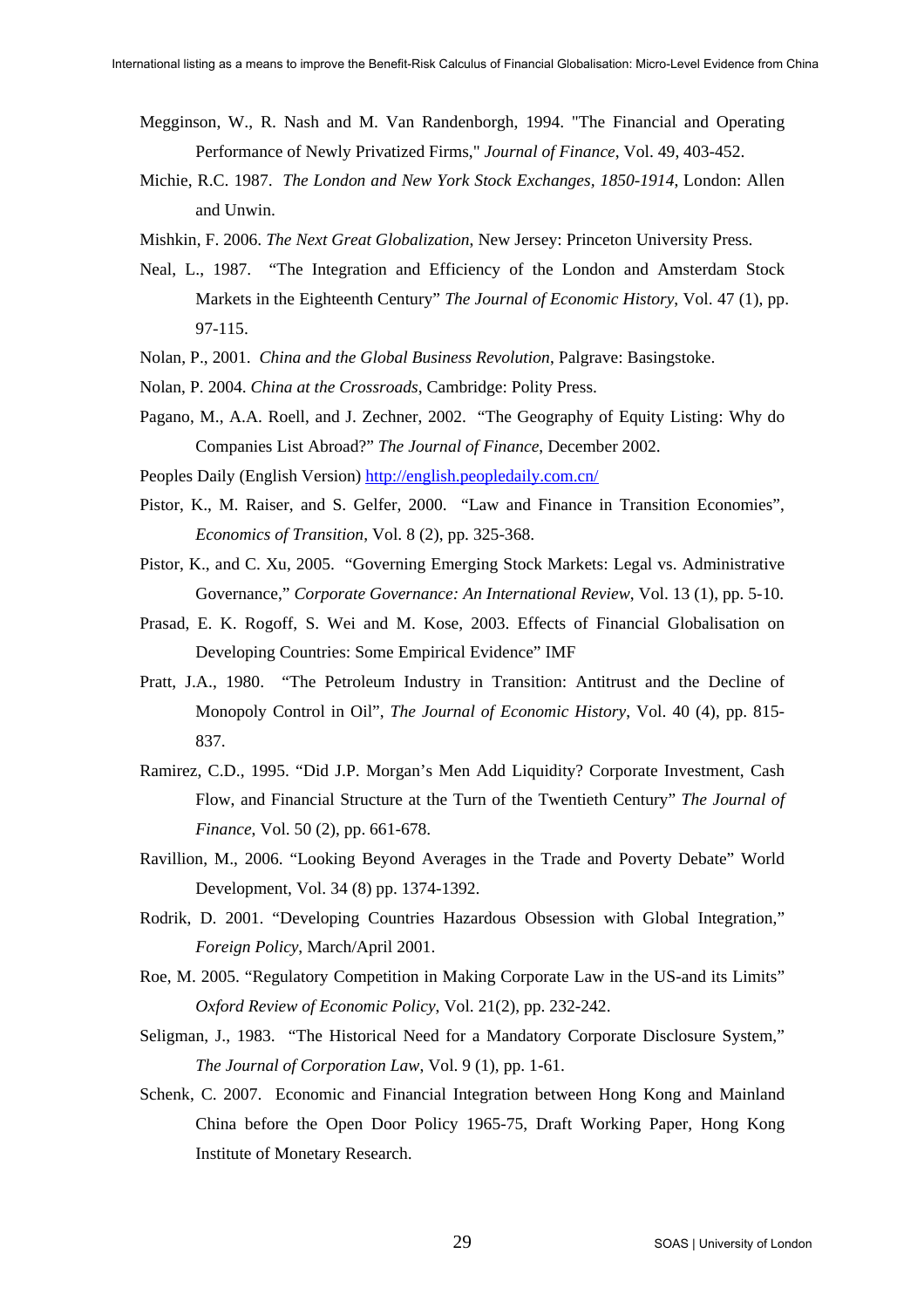Schubert, E.S., 1988. "Innovations, Debts, and Bubbles: International Integration of Financial Markets in Western Europe, 1688-1720", *The Journal of Economic History,* Vol. 48 (2), The Tasks of Economic History, pp. 299-306.

South China Morning Post (SCMP) [www.scmp.com](http://www.scmp.com/)

- Stiglitz, J. 2000. "Capital Market Liberalisation, Economic Growth and Instability," World Development, Vol. 28 (6), pp. 1075-1086.
- Supple, B., 1976. "The State and the Industrial Revolution, 1700-1914," in *The Industrial Revolution 1700-1914, The Fontana Economic History of Europe, Volume 3*, Cipolla, C.M., Ed, pp. 301-353, Sussex: Harvester Press.
- Sun, L. and D. Tobin. 2005. "International Listing as a Mechanism of Commitment to More Credible Corporate Governance Practices: the case of the Bank of China (Hong Kong)" *Corporate Governance: An International Review*, Vol. 13(1), pp. 81-91.
- Sun, Q. and W. Tong, 2003, "China Share issue Privatization: The Extent of Its Success," *Journal of Financial Economies*, Vol. 70, pp. 183-222.
- The Standard (Hong Kong)<http://www.thestandard.com.hk/>
- Wade, R. 2004. "Is Globalisation Reducing Poverty and Inequality?" *World Development*, Vol. 32(4) pp. 567-589.
- Williams, B. 1975. "The Chinese Petroleum Industry" in *China: A Reassessment of the Economy*, Joint Economic Committee of the United States, 10<sup>th</sup> July 1975. Washington: U.S. Government Printing Office, 225-263.
- Wu, C.K.S. 2006. *Stock Market Integration between the Hong Kong SAR and the Peoples Republic of China*, PhD thesis, Queen Mary College, University of London.
- Xi, C. 2006. "In search of an Effective Monitoring Board Model," *Connecticut Journal of International Law*, Vol. 22 (Fall), pp.1-46.
- Xi, C. 2006a. "Institutional Shareholder Activism in China: Law and Practice (Part 2)" *International Company and Commercial Law Review*, Vol.17, pp.287-294
- Zhu, S. 2001. *Securities Regulation in China*, Ardsley (NY): Transnational Publishers.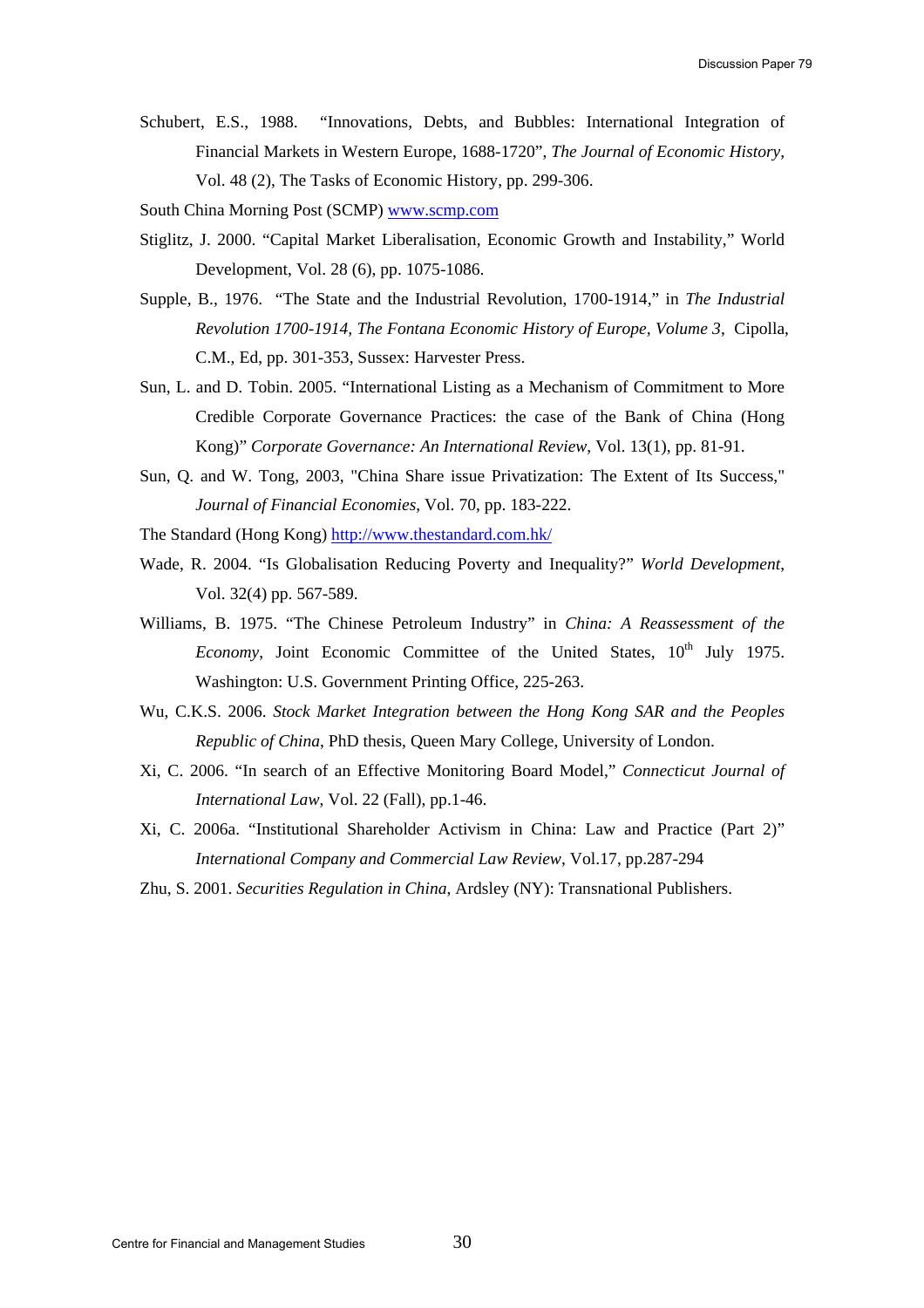Figure 1. Impact of financial globalization on developing countries: Recent revision on assessment framework



Figure 2: Impact of financial globalization on developing countries: A Firm Level

Perspective on assessment framework

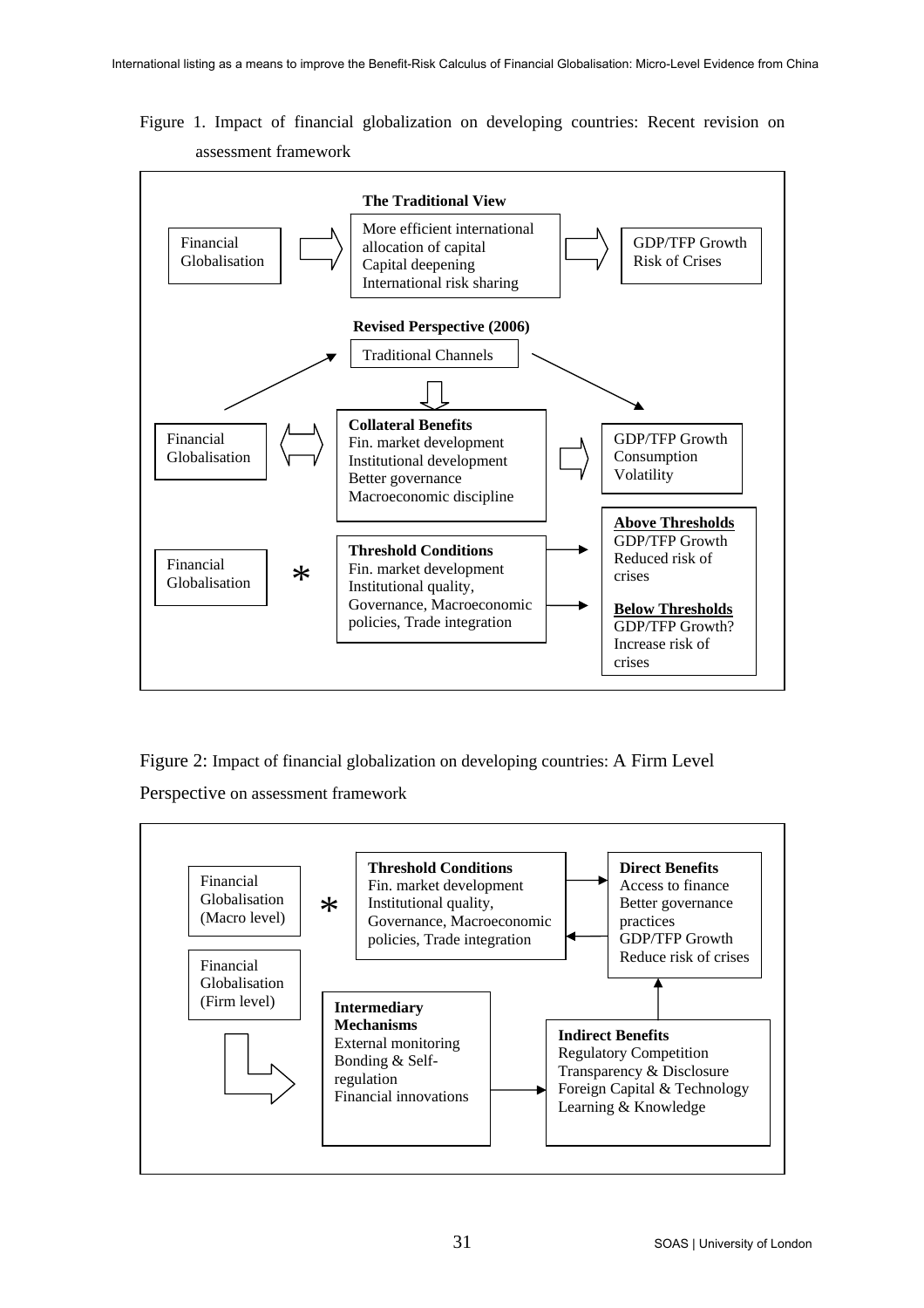



Source: HSI Services and China Securities Regulatory Commission.

| Country     | Country<br>score | Average<br>company<br>score | Average<br>company<br>scores<br>Quartile 4 | Average<br>company<br>scores<br>Quartile 1 | Difference<br>$(Q4-Q1)$ |
|-------------|------------------|-----------------------------|--------------------------------------------|--------------------------------------------|-------------------------|
| Singapore   | 7.5              | 61.1                        | 70.6                                       | 49.9                                       | 20.7                    |
| Hong Kong   | 6.7              | 64.2                        | 75.2                                       | 52.1                                       | 23.1                    |
| India       | 6.2              | 54.9                        | 70.3                                       | 39.3                                       | 31                      |
| Malaysia    | 6.0              | 62.5                        | 75.4                                       | 48.9                                       | 26.5                    |
| Korea       | 5.8              | 56.8                        | 73.8                                       | 38.2                                       | 35.6                    |
| Taiwan      | 5.5              | 54.9                        | 68.4                                       | 40.8                                       | 27.6                    |
| Thailand    | 5.3              | 62.0                        | 73.2                                       | 48.8                                       | 24.4                    |
| Philippines | 5.0              | 56.3                        | 80.4                                       | 20.2                                       | 60.2                    |
| China       | 5.3              | 51.0                        | 64.3                                       | 36.7                                       | 27.6                    |
| Indonesia   | 5.3              | 44.3                        | 59.6                                       | 30.9                                       | 28.7                    |

Table 1: Average Corporate Governance Scores of Asian Companies by Country

*Source*: Data from CLSA (2004: 130)